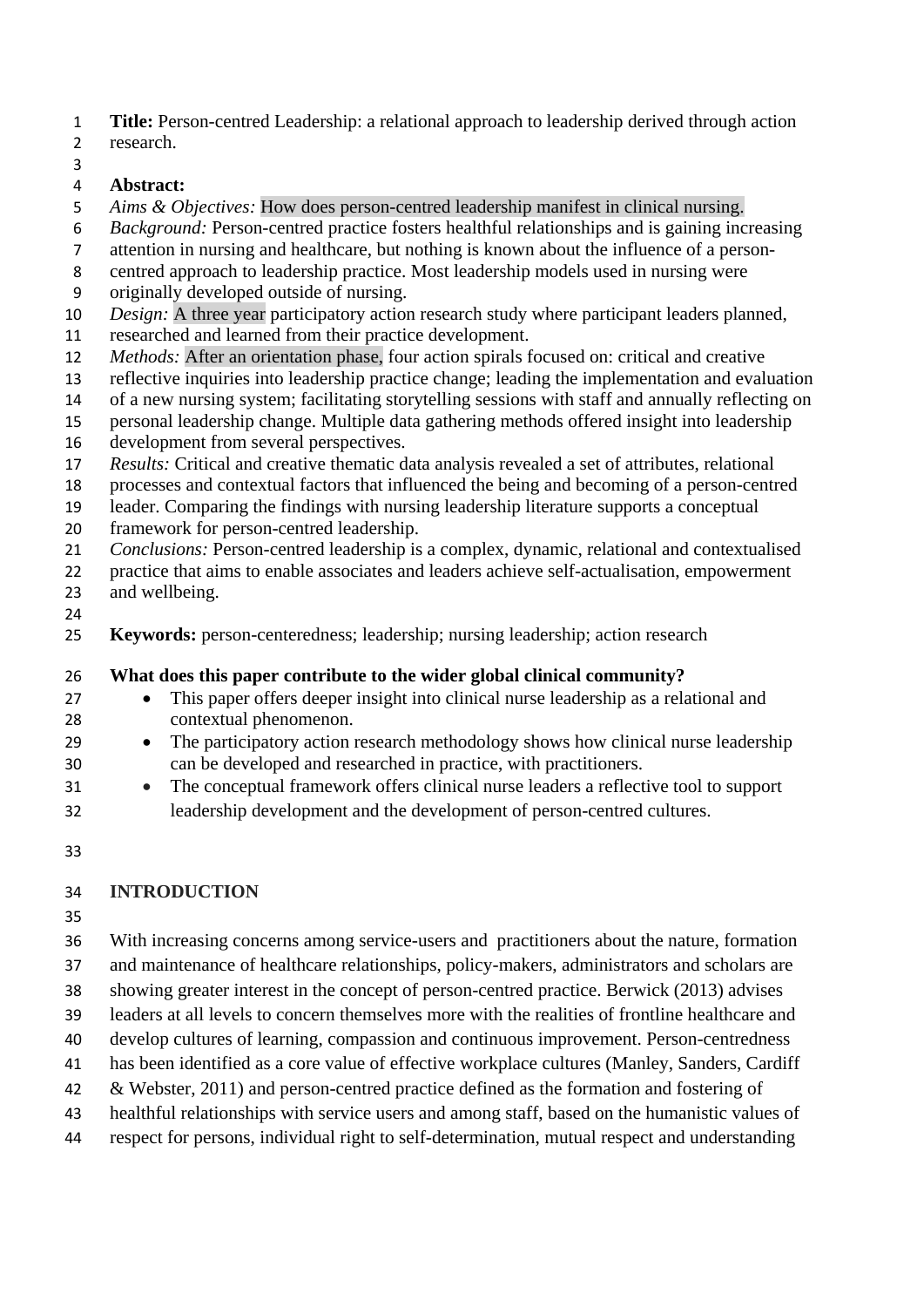- (McCormack & McCance, 2017). Whilst nurse leadership has received a lot of attention in
- nursing literature, the study of person-centredness in nursing leadership is still in it's infancy.

#### **Background**

 Industrial age heroic and autocratic leadership, with its hierarchical and linear thinking, compartmentalization, surveillance and control has been criticized as new leadership styles emerge which address complexity, whole system and meta-thinking, outcome orientation, morality and purposefulness (Cook, 2001; Wheatley, 2006). New styles of leadership described and researched in nursing include authentic (Avolio, Gardner, Walumbwa, Luthans & May, 2004); servant (Greenleaf, 2003); transformational (Bass & Riggio, 2006; Kouzes & Posner, 2007) and situational (Hersey, Blanchard, & Johnson, 2001), although none of these originated from nursing research or the nursing context*.* This is of importance as, from a Bordieusian perspective, ways of being learnt and embodied whilst a nurse will influence leadership practice (Lalleman, Smid, Lagerwey, Oldenhof, & Schuurmans, 2015). Also, many leadership theories, styles and research assume that leaders hold hierarchical positions and achieve outcomes by simply applying techniques, principles and practices i.e. a unidirectional flow of influence causing change (Cunliffe & Eriksen, 2011). However, effective leadership in healthcare is more complex as leaders need to consider "roles, relationships and practices that are made within contexts and through social interactions, while learning with people who share these contexts" (Fulop & Mark, 2013: 257). Inquiring into the work of nurses, DeFrino (2009) argues that it is through their unseen relational work that nurses achieve positive patient and professional outcomes. Such embodied history could flow over into nursing leadership relationships and, in contrast to task-focused nurse leaders, relationship focused leaders have been shown to improve nurses' working life, care environments, productivity and patient outcomes (Cicolini, Comparcini, & Simonetti, 2013; Cowden, Cummings, & Profetto-McGrath, 2011; Cummings et al., 2010; Wagner et al., 2010; Wong, Cummings, & Ducharme, 2013; Lynch, McCormack, McCance & Brown, 2017). However, nursing leadership research predominantly views leadership from a hierarchical perspective and is rarely framed within relational leadership theory.

 Relational leadership theory detaches leadership from management and hierarchical roles (Uhl-Bien, 2006) and has been defined as "a practice of caring for colleagues, enabling others to act, acknowledging and learning from one's mistakes and being emotionally authentic" (Binns, 2008, p.601). How relationships and relational dynamics maintain, transform and/or construct social structures, conventions and practices becomes the focus of study (Uhl-Bien, 2006). As a moral and dialogical practice, relational leadership is a way of "being and relating with others, embedded in everyday experience and interwoven with a sense of moral responsibility" (Cunliffe & Eriksen, 2011, p.1432). Several relationship-orientated leadership models and frameworks are described in nursing literature. Transformational leadership is a popular choice and frequently found in person-centred practice literature (e.g. McCormack & McCance, 2010; Beckett et al., 2013). However, neither Bass and Riggio's (2006) nor Kouzes and Posner's (2007) leadership models were developed within a nursing or healthcare context. Also, hierarchical power could be a means of aligning staff values, beliefs and behaviour to that of the organisation or the leader self. Measurement tools for these models do not reveal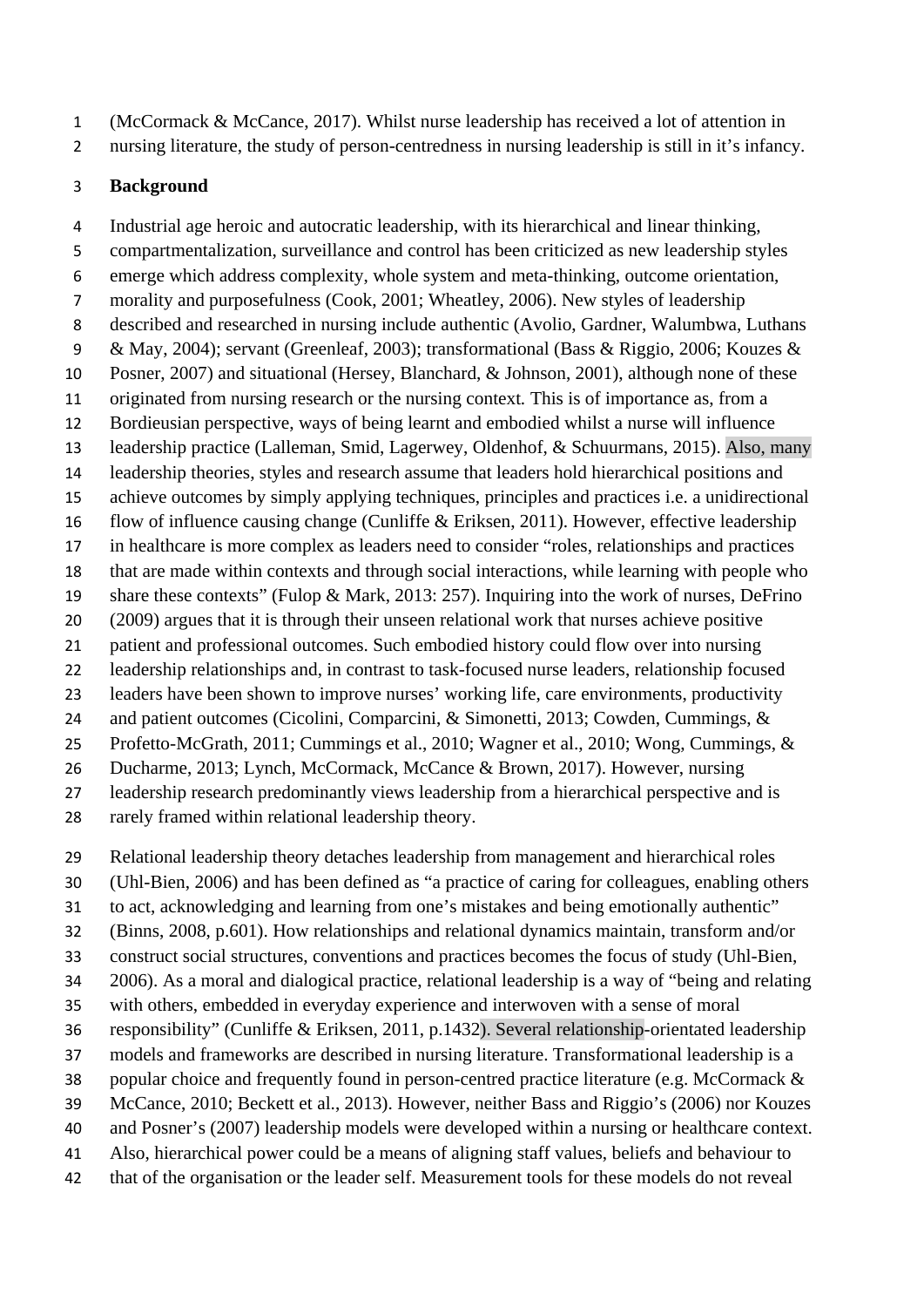- outcomes achieved through manipulation, destruction and/or exploitation (Hutchinson &
- Jackson, 2013). In their critique of transformational leadership in nursing, Hutchinson and
- Jackson (2013) conclude that there is still much to be explored in nursing leadership, and
- ethics and values should be given greater attention. Uhl-Bien (2006) also calls for richer
- methodologies that study the processes involved in the emergence of leadership relationships
- within the workplace.

# **THE STUDY**

## **Aims**

 The aim was to study changes in clinical nurse leadership when approached from a person-centred perspective.

# **Method**

- The chosen method was participatory action research (PAR), a rich methodology seldom used
- in leadership research, but one that longitudinally studies change by and with participants
- through processes of consciousness raising, collaboration and empowerment. Action
- researchers (AR'ers) collaborate with practitioners, as co-researchers, to collectively inquire
- into their past, present and future practice and context, with an intent of bringing about change
- 17 for the good of all and generating scientifically and practically adequate knowledge (Winter  $\&$
- Munn-Giddings, 2001; Kemmis, 2008). In their natural setting, facilitated by an external
- AR'er, clinical nurse leaders in this study systematically researched changes to their
- leadership practice as they individually and collectively reflected on a person-centred
- approach. Working with principles of collaboration, inclusivity and participation also meant
- that the study design emerged across time as it responded to individual, community and
- contextual (need) changes.

# **Context, participants and participation**

- The PAR fieldwork was conducted in one unit of a Dutch urban general hospital between
- 2009-2011. A general study design was collaboratively agreed with the unit team before the
- orientation phase and again before the action spirals were started. Initial participant co-
- researchers were the unit nurse manager (UM Betty) and two charge nurses (CNs Anne and
- Loes) who responded to an article describing the AR'ers (first author) interest in studying
- person-centred leadership. During the study, one CN became the unit clinical nurse specialist
- (CNS Anne), a new CN was internally recruited (CN Fleur), and two primary nurses (PNs
- Chloé and Tess) joined the group in action spiral 2. Proposed research activities were
- presented in planning meetings, with the AR'er and co-researchers dialoguing until details
- were collaboratively agreed. Each co-researcher self-determined the degree to which they
- would be active as a subject and/or researcher, per activity. The emergent and responsive
- nature of PAR also accommodated self-determined involvement of staff in various research
- activities throughout the study, for example, being interviewed post leader observation or co-
- interpreting results obtained in action spiral two.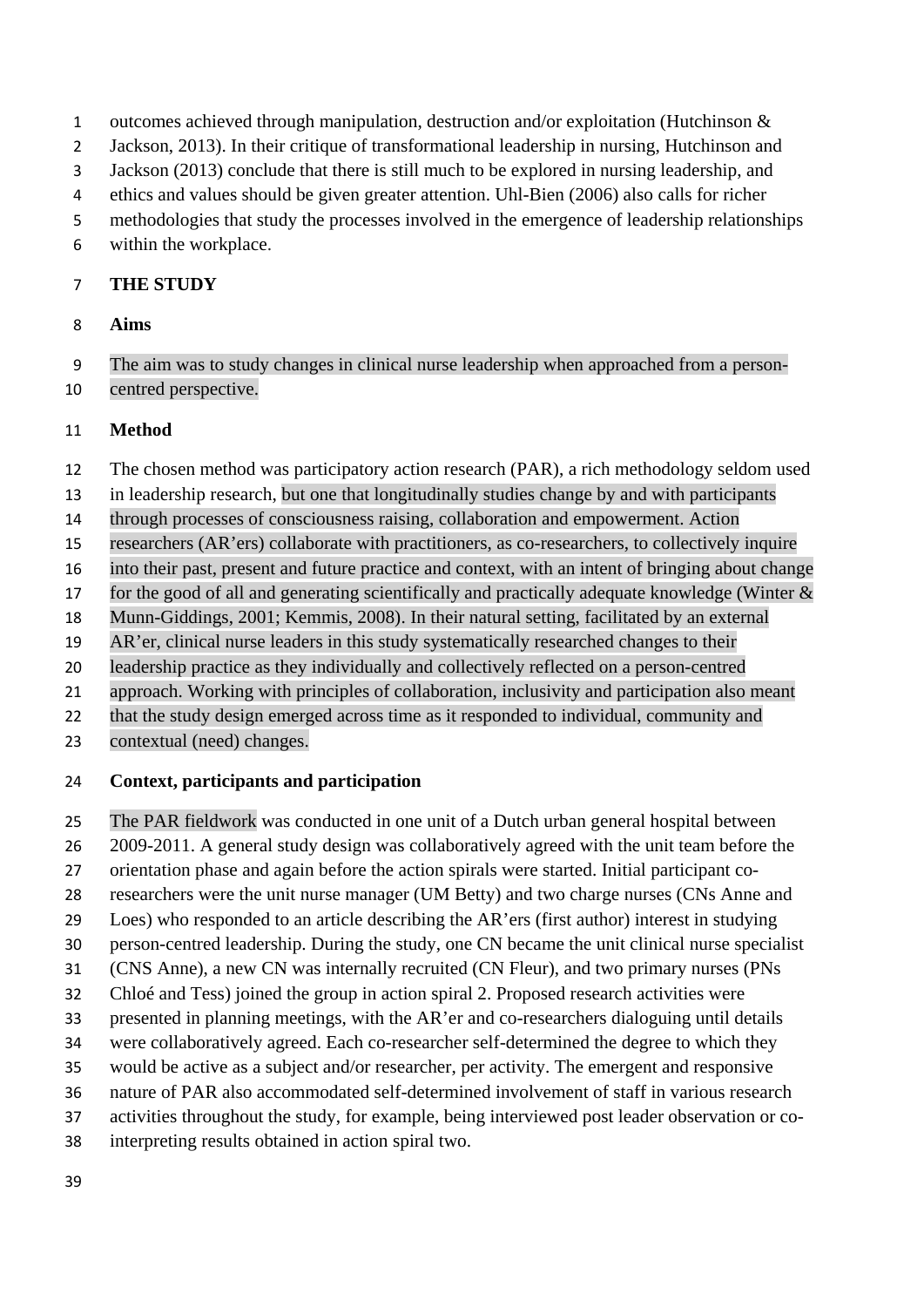#### **Data collection during the study**

PAR generally begins with an orientation phase, the outcomes of which inform core action

- spirals of planning, acting, observing and reflecting (Kemmis & McTaggart, 1988). Data
- collected and analysed during the *orientation phase* was aimed at generating a deeper
- understanding of existing relationships and the context. This was achieved through: a culture
- workshop with the care team, AR'er participant observation of context and nurse leadership
- 7 by the CNs and UM, and narratives of care  $(n=24)$  and leadership  $(n=11)$  collected from
- patients, staff and a physician (see table 1). Results were presented in a poster gallery event
- where, after viewing, the team shared claims and concerns about the unit, collectively
- identified issues for development and suggestions for action. The action research group used
- these claims, concerns, issues and suggestions to co-design action spirals aimed at
- collaboratively becoming aware of, and empowered to, lead from a person-centred approach.
- The action phase design (see figure 1) was structured with a central action spiral influencing
- and being influenced by three other action spirals (see table 1 for goals and data gathering
- activities).

## **< INSERT FIGURE 1 HERE >**

*Action spiral one* consisted of biweekly, two hourly critical and creative reflective inquiries

- (CCRI) (Cardiff, 2012), held across the two years. During CCRI's participant leaders
- supported each other in sharing recent leadership narratives and collectively reflecting on
- them using Mezirow's (1981) model of critical reflection. Resultant insights influenced future
- leadership practice and subsequent observations incorporated into new inquiries. Audio-
- transcripts and photographs of the creative expressions in each session were used for post-
- fieldwork data analysis.
- 
- *Action spiral two* entailed the design and implementation of a new nursing system based on
- the principles of primary nursing (c.f. Manthey, 2002). Development of the system and
- enactment of the PN role offered deeper insight into clinical leadership. The CN's adopted a
- dual CN/PN role and two new PNs were internally recruited. To generate a shared vision on
- primary nursing, participant leaders engaged in a creative workshop and conducted semi-
- structured interviews with members of the care- and medical team as part of a second
- workshop on the PN role. Participant observation of the leaders in practice was conducted by
- the AR'er shadowing participant leaders at and away from the bedside. Observations sessions
- ended with a post-observation leader interview, sometimes accompanied by an interview with
- those being led during the session. This offered insight into individual leader intent as well as
- follower perceptions. The PNs also held regular meetings evaluating the implementation
- process and invited staff contributions via various methods, such as, an evaluation journal
- kept in the staffroom. They used Guba and Lincoln's (1989) claims, concerns and issues
- framework to structure and document evaluations.
- 
- Staff perceptions on culture and leadership change were collected using various methods.
- Qualitative data on culture and practice change were gathered in a creative culture workshop
- 42 with the care team. Quantitative data were obtained in a leader designed Likert scale staff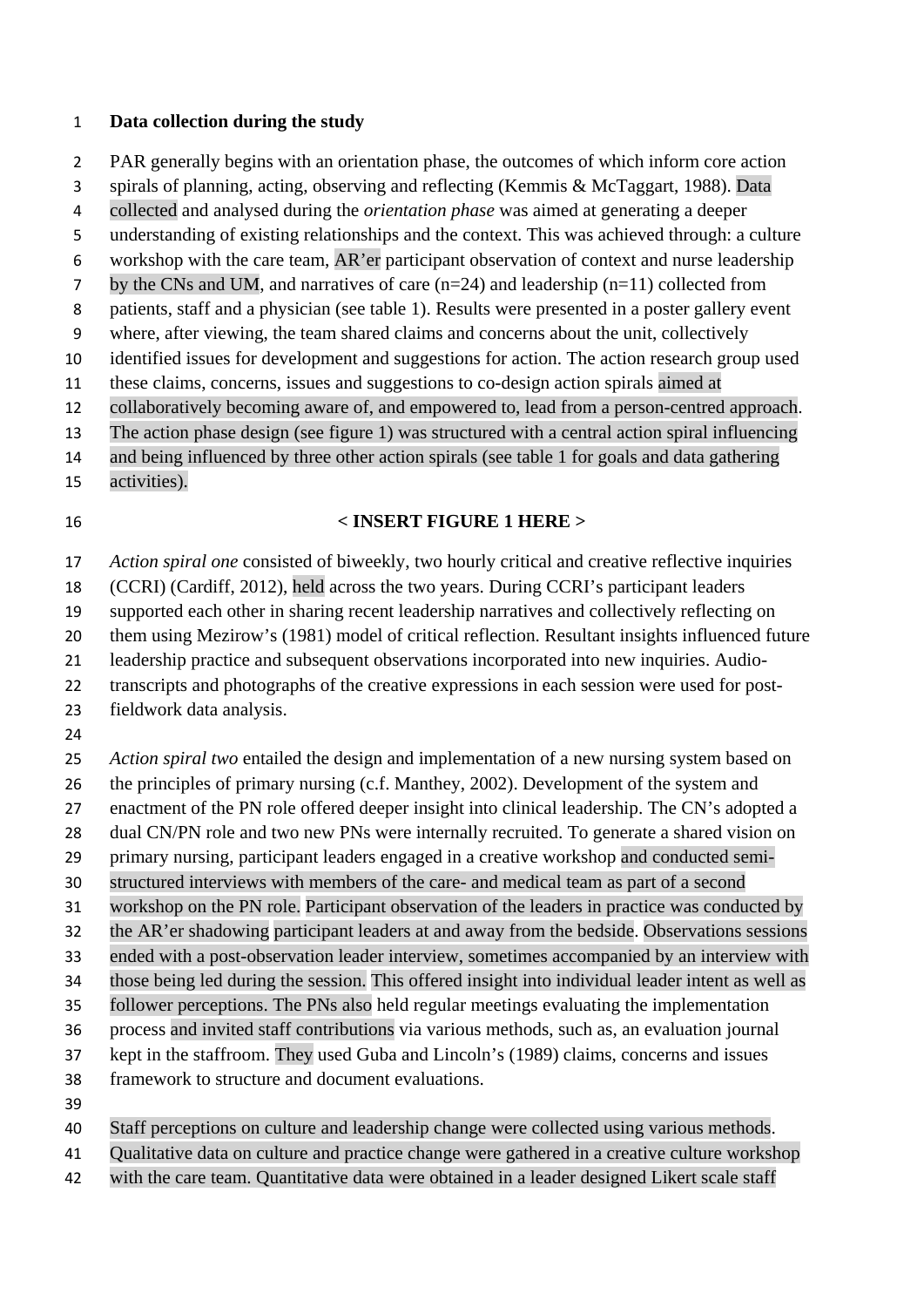- questionnaire, the items of which were based on concerns identified in the (pre)orientation
- phase: care continuity and coordination, informed families, workload, work satisfaction, unit
- atmosphere, student supervision and PN leadership of care from admission to discharge. Staff
- perceptions of received leadership were collected during a workshop facilitated by an external
- university researcher with no ties to the study and anonymised transcripts member-checked
- before sharing with the action research group.
- 

In *action spiral three* the CNs facilitated weekly 20 minute storytelling sessions where

nursing staff could share narratives and reflect on their care using McCormack and

McCance's (2010) framework for person-centred nursing. CN experiences of facilitating these

- sessions were collected in post-observation interviews, initially by the researcher and later by
- each other. These too were audio-taped and transcribed.
- 

 Whilst action spiral one created reflective space for daily leadership practice, annual reflective inquiries in *action spiral four* provided space to evaluate and reflect on personal growth. Individual creative expressions of leadership and growth were critically peer reviewed and

17 findings compared to those of the previous annual inquiry. Whilst the PNs and CNS chose not

to participate in these sessions, they did participate in a mid-term evaluation workshop on the

research project. Having re-defined leadership during a CCRI as "a (non-)hierarchical

relationship where one person supports individuals and groups in achieving common goals",

participant leaders felt that the AR'er was also engaging in (person-centred) leadership. As

 critical (self-)reflection by an action researcher enhances research credibility (Trondsen & 23 Sandaunet, 2009), it was agreed that the traditional researcher 'facilitator' role (c.f. Winter &

Munn-Giddings, 2001) would be viewed as a 'leader' role. Data from the AR'ers annual

inquires, alongside the AR'er journal, audio-recorded supervision sessions and notes from his

own action learning set, therefore contributed to the data pool. The AR'ers leadership was

also evaluated by participant leaders in a workshop facilitated by the external researcher.

# **< INSERT TABLE 1 HERE >**

# **Data analysis**

Data gathered in the orientation phase was analysed before action spiral planning. Data on

(the growth of) person-centred leadership was gathered and sometimes analysed during the

action phase as data interpretation during field work is inherent to PAR. Researchers and

35 participants reflect on recent observations and narratives to inform change (Winter & Munn-

Giddings, 2001). Two years of action spirals yielded 250+ hours of audio-recordings, 23

participant observations and documents from various workshops. To reduce the data corpus to

a size feasible for post-fieldwork analysis the whole was divided into two data sets. The

 primary data set (see table 2) was used for the initial thematic analysis. The remaining collected data was used to support and/or challenge themes emerging from primary data set

analysis.

**< INSERT TABLE 2 HERE >**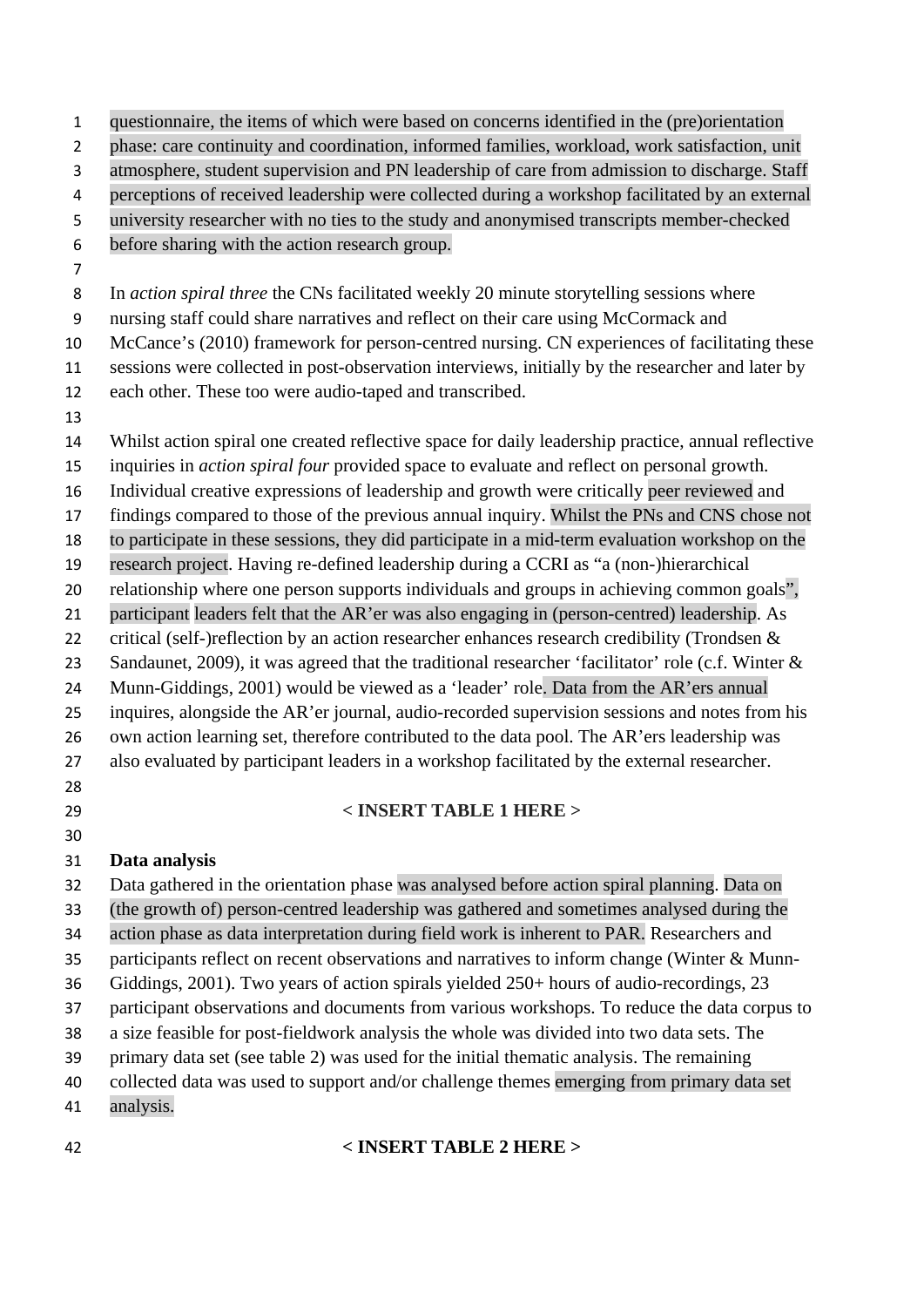- A six phased thematic analysis (see box 1) was conducted by the AR'er, based on the analysis
- frameworks of Braun and Clarke (2006) and van Lieshout and Cardiff (2011). Transcripts
- from the primary data set were used for phases 1-5. Transcripts from the secondary data set
- were included during phases 4-5 in order to expand the scope of evidence supporting or
- challenging emerging themes.
- 

#### **< INSERT BOX 1 HERE >**

#### **Ethical considerations**

- The study was approved by the ethics committee of the university supervising this doctoral
- study. The study aims and plans were presented to the whole unit team for critical dialogue
- before fieldwork commenced and after the orientation phase. The co-researchers gave
- informed written consent at the beginning, all data gathering was overt and individual
- informed verbal consent obtained before commencing data gathering activities. Participation
- was voluntary and care taken to respect confidentiality and anonymity. As researchers
- investigating their own leadership practice there was a concern for the wellbeing of others and
- self. Posing 'how to behave' questions to self and one another became common practice. In
- line with McCormack's (2003) framework for person-centred research, the orientation phase
- and weekly presence of the AR'er was conducive to researcher socialisation within the
- setting; regularly held dialogical spaces helped prepare and engage people and boundaries
- were (re)negotiated; research activities were planned with participants so as not to disrupt
- patient care or unwillingly impinge on private time and member-checking all written
- documentation ensured authentic representation of participant voice.

## **Findings**

- Thematic analysis of the data revealed themes and sub-themes for the 'being', 'becoming' and
- outcomes of person-centred leadership (see figure 2). 'Being' a person-centred leader entailed
- a set of six leader attributes and seven processes. 'Becoming' a person-centred leader was
- influenced by four developmental and four contextual themes and eight outcomes were
- identified. Person-centred leadership was defined as a style of leadership in which a leader
- tries to enable associate coming into own whilst working towards a shared vision/common
- goal. Participants chose to replace the traditional term 'follower' with 'associate' as they felt
- this better reflected the humanistic values guiding their practice.
- 

# **< INSERT FIGURE 2 HERE >**

 **Attributes for being a person-centred leader:** Essentially, participants felt that leaders need to want to become person-centred and should be *authentically other-centred and caring.*

- CN Loes: *"… you can't learn them all. You have to want to be other- centred … Others have their 'feelers', don't they? That authenticity must be felt by the other. "* (CCRI 4)
- Although they felt this could not be learnt, *self-awareness* emerging from reflecting and
- working with one's own values, beliefs and preferences fostered relational connectedness, as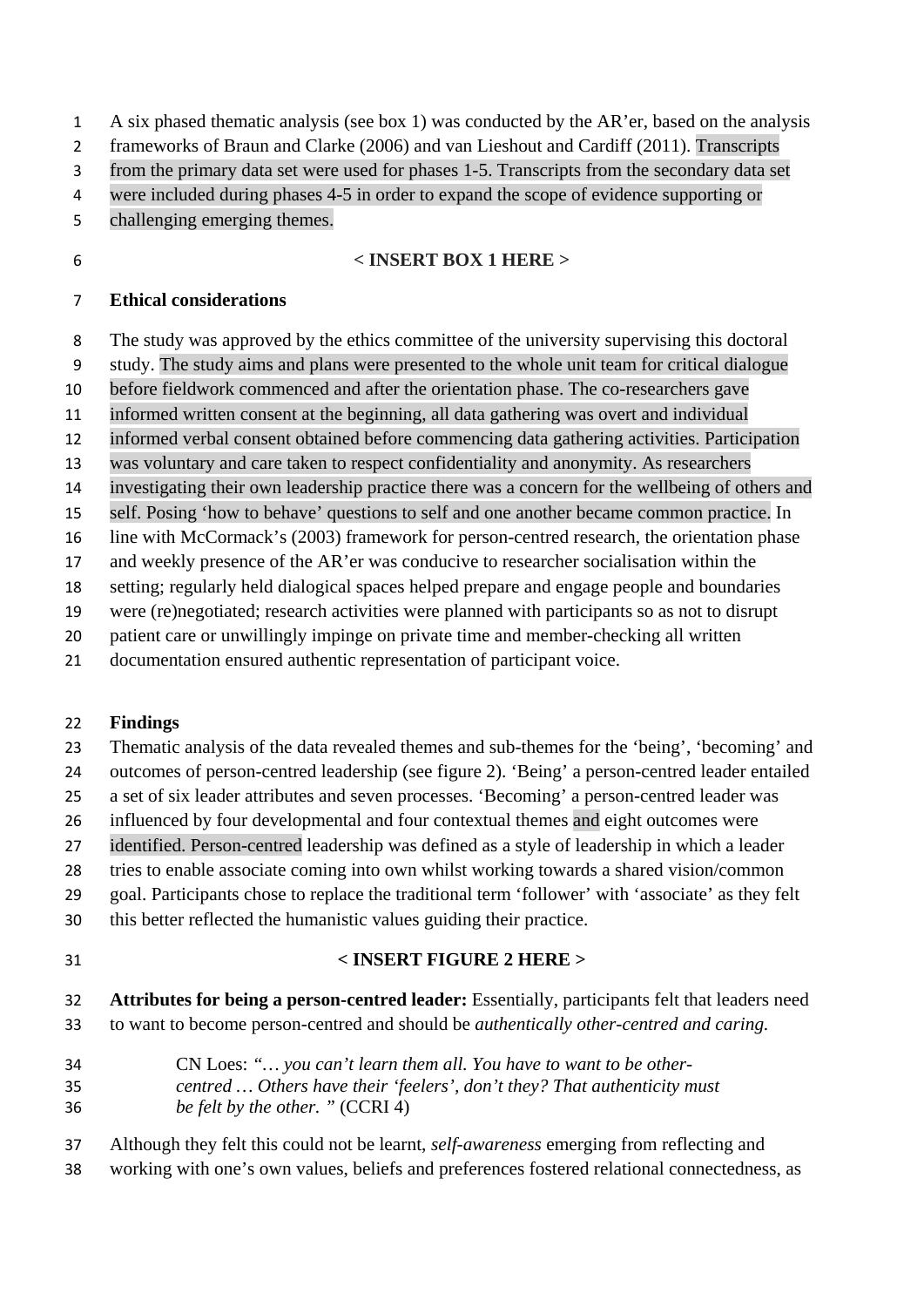- did daring to *show one's own vulnerability.* Vulnerability could be professional and/or
- personal. For instance, one CN who initially believed that leaders should be a constant pillar
- of support for staff, discovered that daring to show vulnerability, whilst grieving the death of
- her father, can foster reciprocal support.
- Being *open, patient and optimistic* fostered a sense of tranquillity as leaders listened
- attentively to associates, seeing them as valued and distinct individuals moving collectively
- towards a common goal. Students, like staff, also experienced equity when working alongside
- CN's and PN's.
- Student Joanne*: "… a bit like an equal really, not as if I'm just another student. No, very honest, very open, explaining things thoroughly, and letting me talk first and then looking at, "Yes, that's right," or not."*  (Post-observation interview)
- *Reflexivity*, reflecting with moral intent, on large and everyday small dilemmas required
- inquisitiveness, analytical thinking, heeding and questioning intuition, as well as considering
- (potential) consequences. Leaders used their *interpersonal intelligences* to move through
- different levels of engagement and share rather than sell or impose their vision. Examples
- included inviting associates to share their views/narrative before responding, and matching
- offers of task participation with associate desire and ability. CN Loes articulated this
- movement between nearness and distance without loss of connectedness, in a narrative about
- a staff nurse who was failing to progress whilst on sick leave.
- CN Loes: "*You also have to be careful that you don't get sick of it, because then we'd be doing her an injustice … you have to be sympathetic, but not lose your objectivity, and you have to keep trying to*
- *see the bigger picture."* (CCRI 9)
- **Processes in being a person-centred leader:** The leader attributes manifested in all
- processes of person-centred leadership. Core processes of s*ensing, balancing, contextualising,*
- *presencing* and *communing* were identifiable in all situations, at different moments, in
- different configurations and intensity. Engagement generates information, helping the leader
- position themselves in relation to associates (*stancing*). *Creating safe and critical (learning)*
- *spaces* also aided the creation of shared visions and/or goals.
- *Sensing* was the continuous engagement of the senses to gather information about self,
- associates, performances and context. Alternative information sources, such as accounts from
- other staff members, personnel records or a leader's history with the person, sometimes
- supplemented what was being sensed, but verifying interpretations was important.
- CN Fleur: "…*I saw that she wasn't coping well. I saw it on her face and*
- *in her eyes … I asked, "How are you coping?... You come across as*
- *being a bit muddled … I noticed it again in you." And she said, "Yes, it's*
- *not my morning this morning." But, she didn't want to take it any*
- *further."* (Post-observation interview)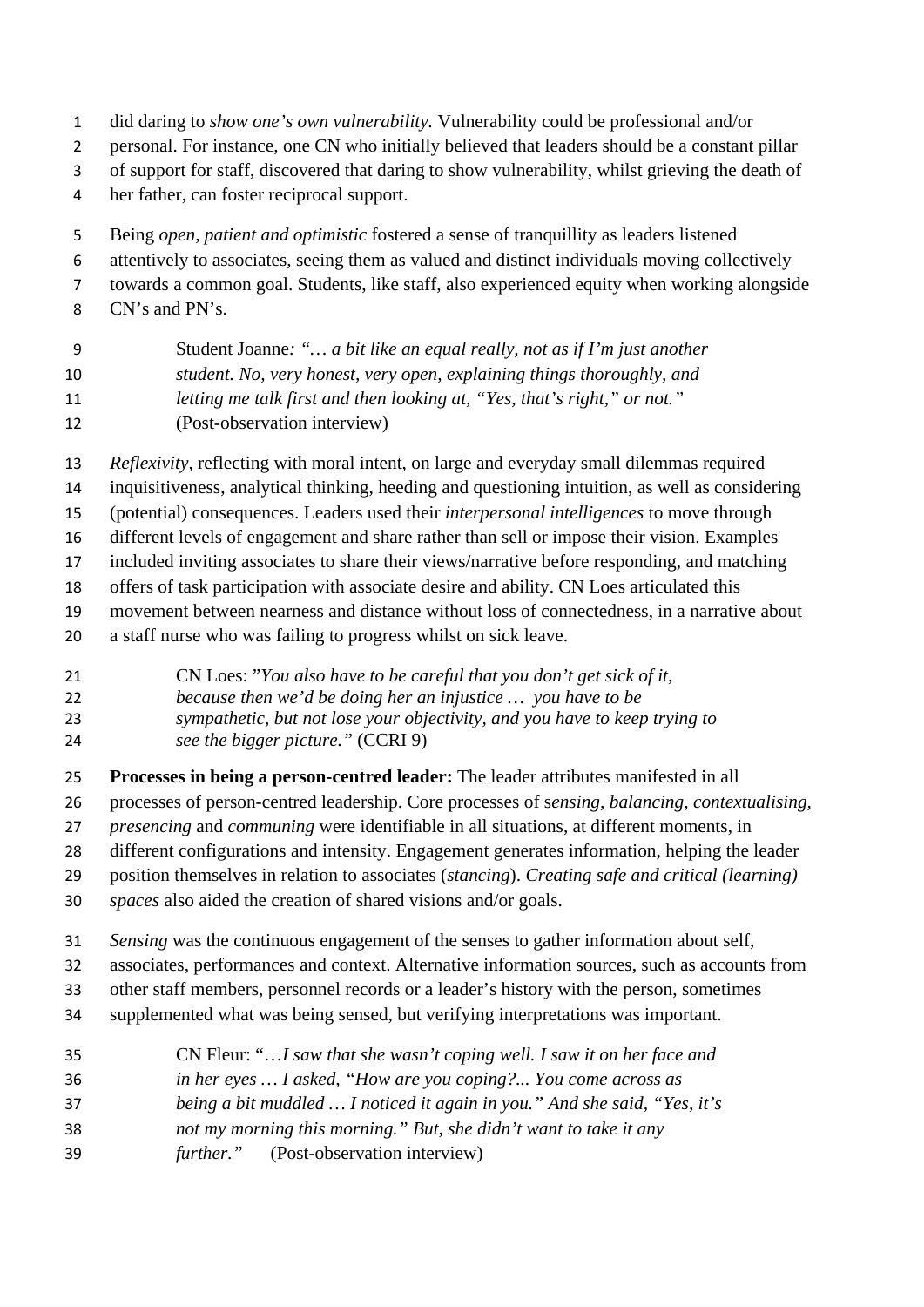- *Contextualising* was the process of seeing associates as more than colleagues or nurses. Each
- person has their own narrative, including social roles and contexts outside the workplace
- which influence their being and performance within the workplace. Recognising this,
- alongside contextual factors such as policy, time and resources, meant that leaders constantly
- found themselves *balancing* needs.
- CN Loes: *"I have to do something… It's not good for anyone… She isn't really going to get any better under these circumstances… we need to look critically at where we can help her… Are we doing the right thing? because it really is something if you have to say to someone, "You're not functioning adequately, so, you'll have to leave here."* (CCRI 14)
- *Communing* with associates entailed communicating at a more intimate level to find a
- common ground, shared vision and/or collectively deciding how to act. Conflict situations in
- particular revealed how destructive an authoritative stance, or use of hierarchical power, could
- be for relationships. Lifting discussions to a higher level of abstractness helped identify the
- common opinion/goal and from here they could gradually work down to concreter details and
- tackle divergences in opinion as they emerged, one-by-one. Self-awareness aided this, as
- unearthing own expectations and identifying shared understandings/goals reduced
- defensiveness and persuasion.
- CN Loes: *"What I have learnt from this is that my own stance, my own insecurity, can come across as aversion and that in doing so I maintain her* [hierarchical] *stance… On the other hand, I have to find a way to build a collaborative relationship* [with her] *and I could achieve that by agreeing a common goal, among other things, and by stating beforehand that I want to discuss the common goal. I need to be aware of that myself*  [own goal] *and to discuss that with her."* (CCRI 7)
- Observations and narratives of *presencing* showed a move from participant leader
- doing/resolving issues 'for' associates to being and thinking 'with' associates. Attentive
- listening and sympathetic/non-judgemental understanding preceded offering alternative
- perspectives, hope, shared responsibility, plausible explanations or practical and concrete
- advice. This was creatively expressed in a CCRI about a staff nurse who was experiencing
- difficulties balancing her work-home responsibilities.
-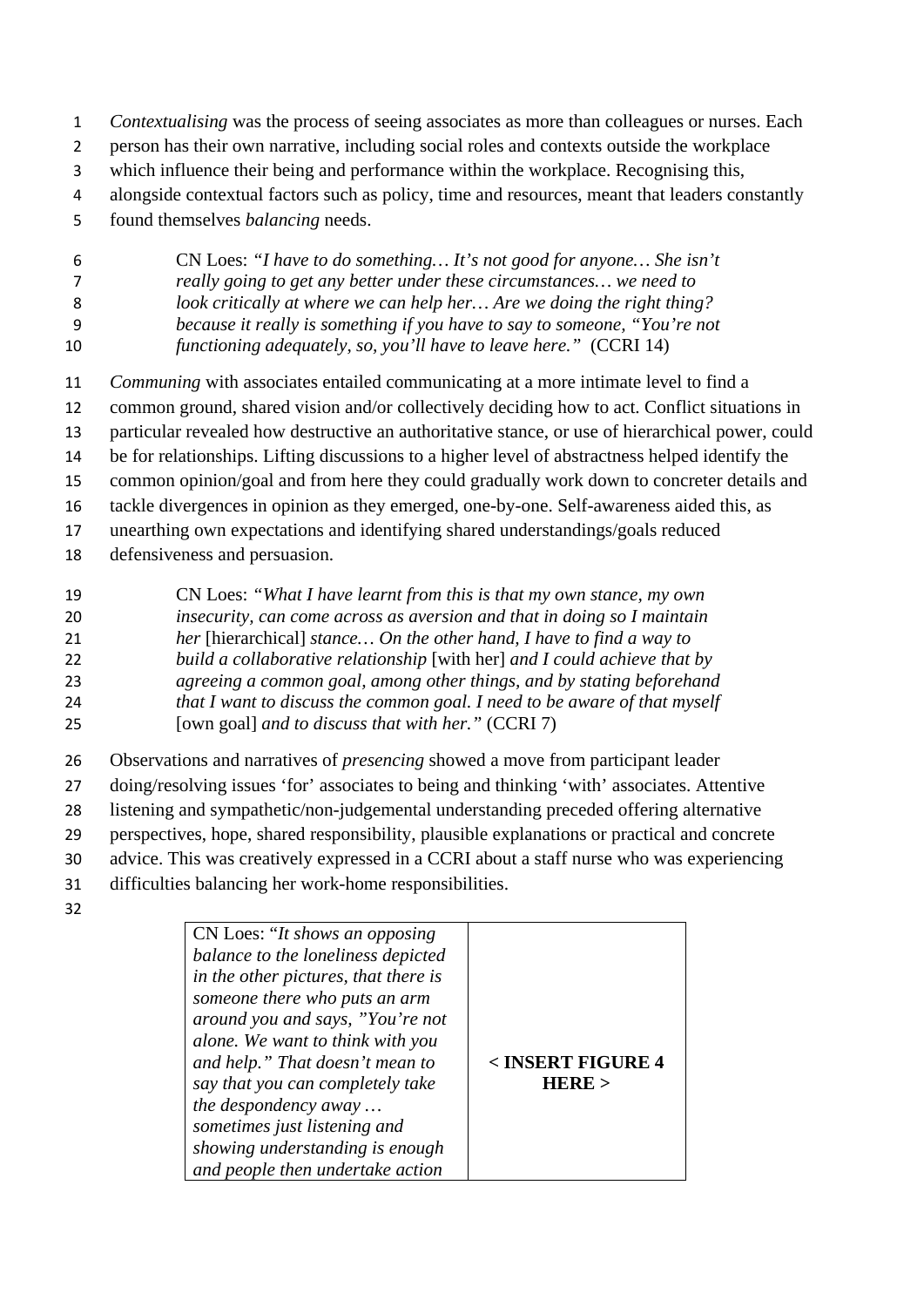*themselves to resolve a problem.*" (CCRI 4)

- 
- These processes helped leaders decide how to position themselves in relation to associates
- (*stancing*), each moment anew. Four basic stances were identified: leading from the 1) front,
- inviting leader role modelling or 'doing for' associates; 2) side-line, offering instruction or
- reminders; 3) alongside, balancing challenge with support to enable action; 4) behind,
- stepping back and observing when comfortable with associate ability or enabling experiential
- learning. Initially, participant preferred/habituated stances were to lead from the front or side-
- line and more directive than invitational. The invitational approach proved to be effective in
- respecting self-determination and leaders became more responsive, moving reflectively and
- fluidly through different stances in any situation. Leading from behind was the most alien and
- challenging, requiring calculated risk-taking at times.
- UM Betty: *"I tried to connect with where she was at … where she is in her role, so to speak, but, I didn't take over. A year ago I would have taken over and it would have been long sorted … now I think, "Ok, that is a choice you have made, that's possible. May also be a good thing, or at least there may be some good elements to it." So, I pick it up more easily, where she is at, in that moment, in her situation … and I can continue from that point … I also intervene now and again, to give them the feeling that they are not left swimming* [alone] *either."* (Post-observation interview)
- Leadership had been nurturing associate dependency on leader direction, but focusing on *enabling associates to come into their own* nurtured reciprocity. The idiomatic expression was frequently used to describe leaders wanting to help associates feel good, reach their potential, become more active and self-determinate. In time, they started to experience reciprocity and feel good themselves, that things were right and working life was becoming easier.
- CN Loes: *"I notice a difference. I must say I'm calmer now … I think that I do it* [leadership] *better now, that I'm more confident about the things that I do … I'm accepted and people understand that my choices are often reflected upon and it's easier … I'm myself now … I have chosen for myself to stay as charge nurse for the time being. And I like that."* (Post-observation interview)
- 
- Engaging in this AR exposed participant leaders to new ways of learning. They started to
- experiment in *creating safe and critical (learning) spaces* where multiple perspectives could
- be shared, horizons broadened, interpretations balanced, as well as shared power and
- responsibility nurtured. The PN's, in particular, started to see and capitalise on learning
- opportunities around them, matching opportunities with associate need and readiness to learn.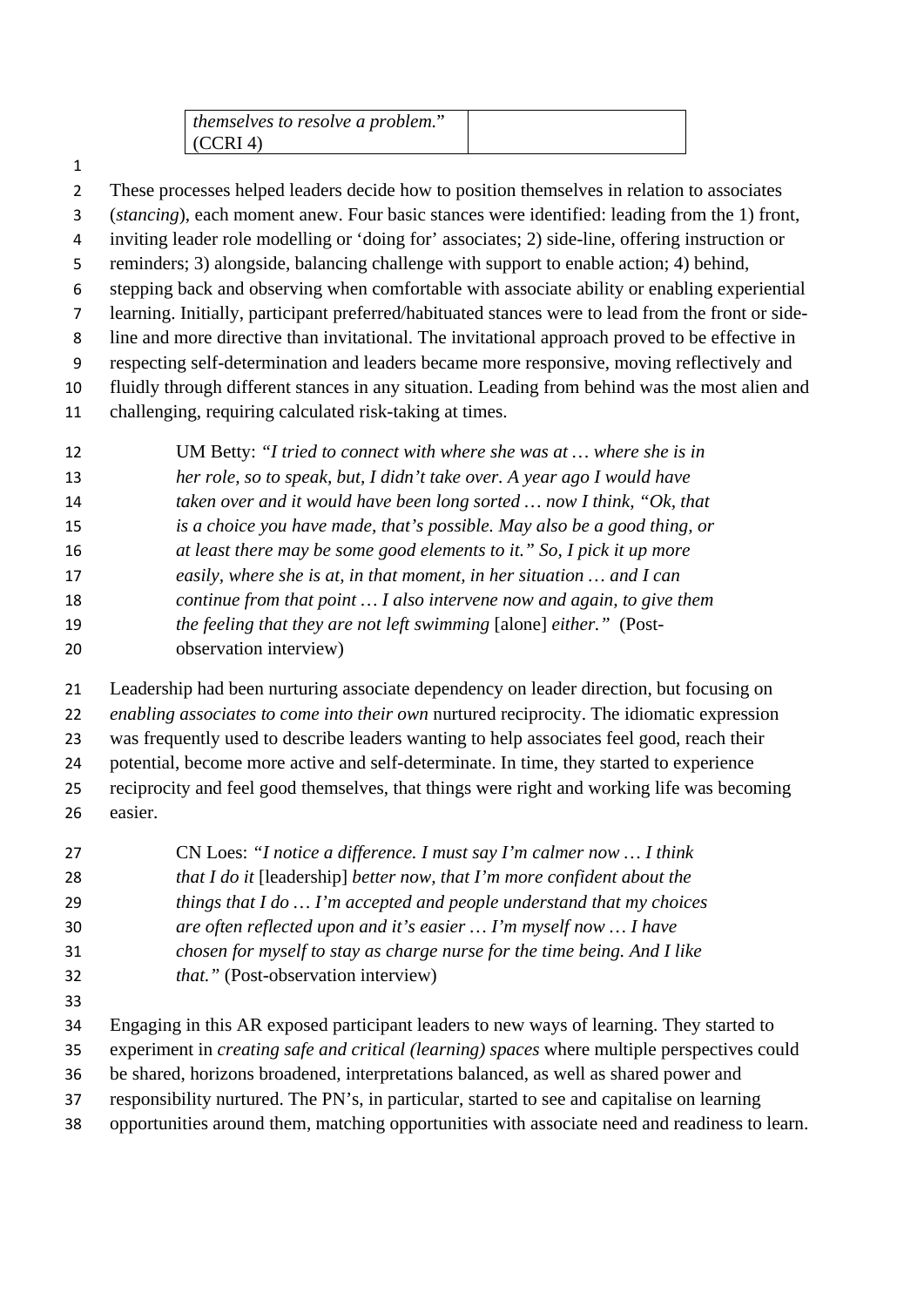PN Chloé: *"I think she comes into her own because she said that she wanted to do it* [administer medication] *a few times under supervision. And then I created the space, so that we make sure she feels safe …"*  (Post-observation interview)

**Developmental processes in becoming a person-centred leader:** When asked

- for advice on becoming and/or researching person-centred leadership, participant
- leaders unanimously replied: "*take the time needed* to ensure sustainable change".
- It required constantly working around/with existent structures, processes and
- workloads to foster participation and build safe, trusting relationships.
- CN Loes: "… *despite our enormous work pressure we took time to listen to what people were saying, to really hear the team … and adjust yourself to them first. Look at where there is a need and try to focus on that … So, take your time … and look at the tempo they can work at.*
- *Some are quicker than others."* (Midway evaluation with CN's and UM)
- Engaging in research activities enabled them to become acquainted with the researcher and re-
- acquainted with one another. *Creating safe, critical and creative communicative spaces,* one
- of the AR'ers philosophical principles, enabled deep and sometimes challenging self-inquiry.
- These spaces supported change momentum, honest and critical debate, living with
- uncertainty, problem resolution, perspective transformation and group cohesion. Working
- creatively was catalytic in opening minds and explicating thoughts and feelings which may
- otherwise have been suppressed, or emerged later in disguised/deconstructive ways.
- UM Betty*: "Feeling uncertain about things has actually helped me change … I now believe in collectiveness, which has come from being*
- *open … We were open, but now that we explicitly ask each other to say*
- *what we're thinking, it's more* [in the] *present! … The challenging*
- *discussions help me think how to move forward …"* (Participant leader
- annual reflection)
- There was a strong preference for experiential learning and leaders only engaged superficially
- with the literature offered. By *role modelling* how he used theory to explain experiences the
- AR'er triggered curiosity, as did re-presenting the person-centred nursing framework
- (McCormack & McCance, 2010) in the form of a Dutch windmill.
- CN Loes*: "… it's only now that I feel that I'm starting to understand it* [ person-centered nursing framework] *for myself … it was too abstract and far off for me … now I'm starting to notice and feel what we're doing, that it's great what we're doing, and the windmill is starting to come to life, and I'm starting to use it more often and can stick more things on it and name them by myself."* (Midway evaluation with CN's and UM)
- *Reflecting on evaluations and observations* of leadership practice assisted participant
- growth. Evaluative data from staff was fed back to the leaders and the AR'er consciously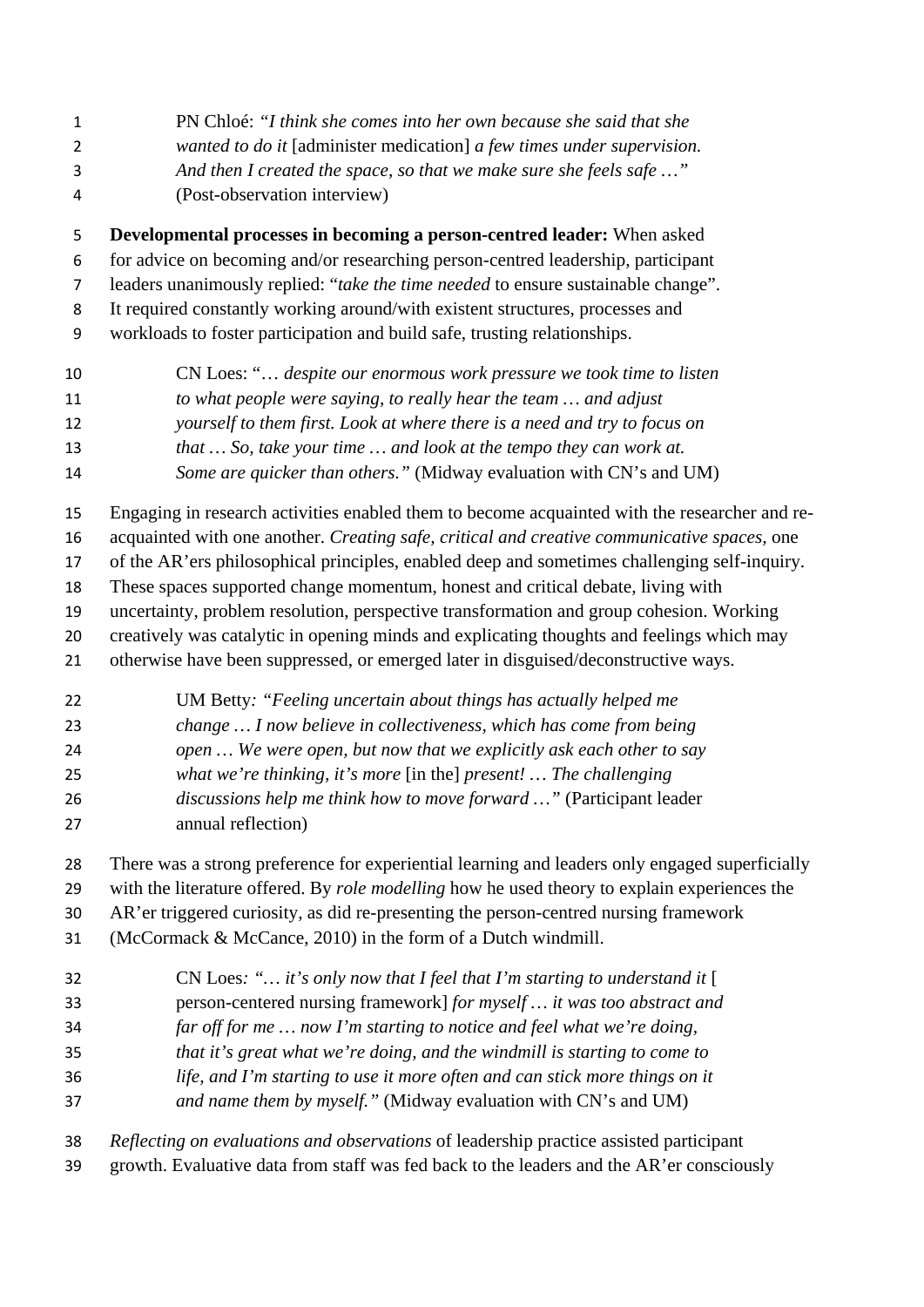tried to role model being person-centred as he worked alongside in reflecting on the

evaluations. The use of post-observation interviews also raised leader awareness to their

being and context, something left unexplored beforehand.

 CN Fleur*: "I have never really had to reflect on what I was doing with someone really watching what I was doing … It's an eye opener and a development that is really great to experience. Shadowing is very direct, the questions afterwards and the evaluation."* (Post-observation

interview)

**Contextual influences on becoming a person-centred leader:** Leader development was

influenced by personal factors and commitment, organisational culture and the crises

encountered en route. Each leader arrived with a *personal history, ability, values and beliefs*,

some of which were conducive to person-centred leadership, whilst others underwent

transformation. For instance, having led the unit for longer and through some difficult

periods, CN Loes' values and beliefs about leadership underwent significant change. In

contrast, CN Fleur was a staff nurse on the unit during the orientation phase and applied to

become CN as she believed in the concept of person-centredness. Her person-centred

leadership was quickly observed and acknowledged by staff.

 *"More than the others she radiates warmth … you experience the engagement … Fleur can feel what people mean, put her finger on the salient point … She's also comfortable admitting when mistakes have been made or that the situation is difficult. In doing so, you feel acknowledged when you raise an issue."* (Staff evaluation workshop on unit leadership)

The hospital organogram showed two operational managers of equal status per unit: a UM

for the care team and medical manager (MM) for the physician team. However, traditional

professional status and power was evident in the *organisational culture*. Despite invitations,

the MM and physician team did not actively participate in the study. They were kept

informed via UM-MM meetings, but, as change within the nursing system and culture

emerged so did MM resistance. The changing nurse leadership was viewed negatively: "too

many people involved in decision-making processes and too much sharing of

responsibility". This culminated in the MM expressing a lack of faith in the UM's

managerial competency, despite a lack of concrete examples of poor performance and a

positive, independent, formal competency assessment. Finding herself in conflict with no

support from higher management, the UM decided to resign. Her departure heightened

 awareness among the remaining leaders to the role tradition and power play in multidisciplinary contexts.

 CN Fleur*: "… With Clive* [MM] *I notice as well that I'm easily talked around to his way of thinking and afterwards I think, "It wasn't supposed to happen like that." That means that I'm still susceptible to power and* 

*hierarchy."* (Halfway evaluation, March 2010)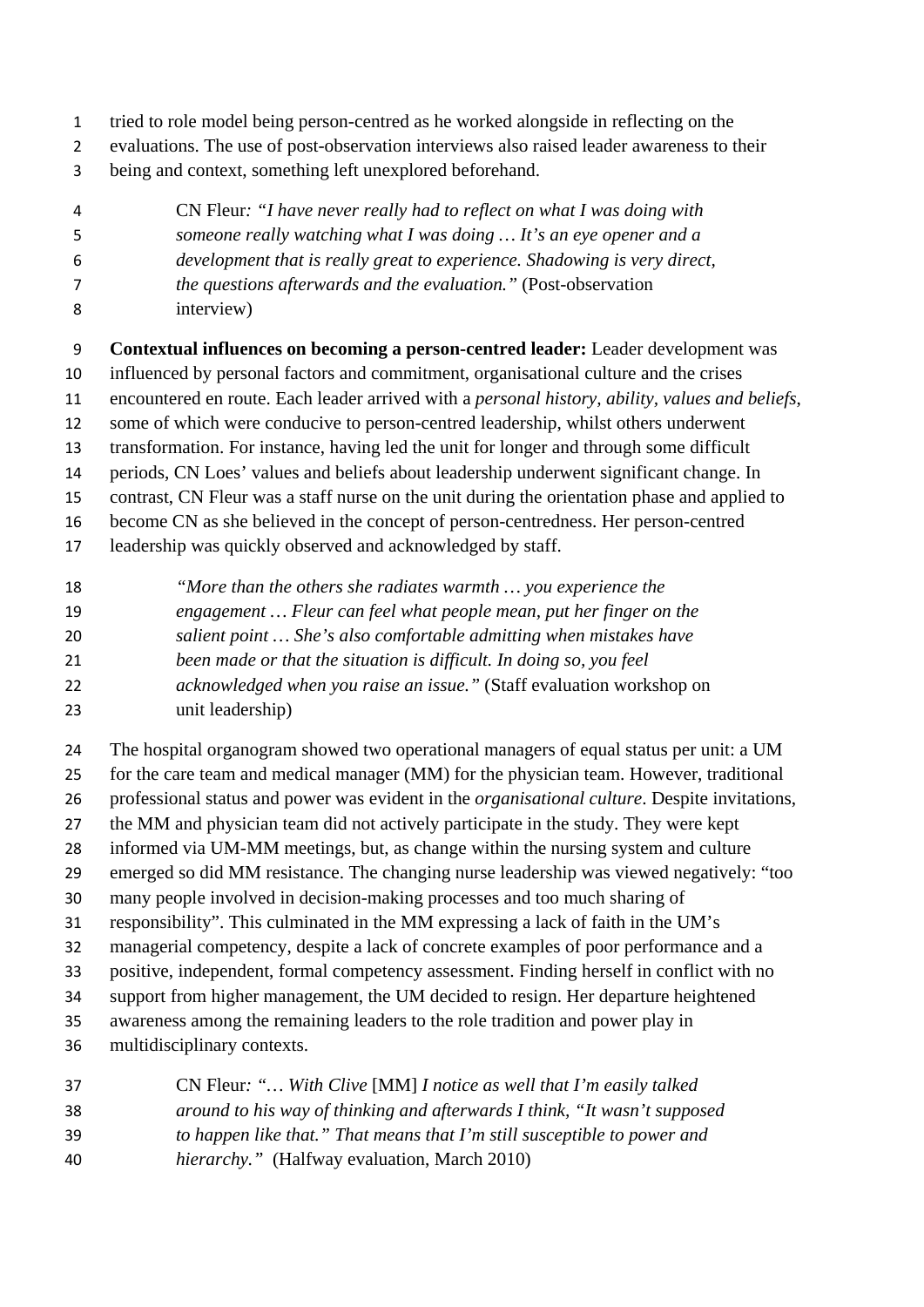- Events such as this were initially perceived as *crises,* but, not necessarily detrimental to
- leader development. For instance, UM Betty's decision to move her office away from the unit, or Anne's decision to be CNS instead of CN, created new spaces for others to come
- into their own, do things differently and take on new roles and responsibilities.
- CN Loes*: " … the real breaking point came for me when Anne left. On the one hand I thought, "How are we going to do this now?" But, on the other hand I thought, "Now I can be myself." I started to change … I learnt more about myself then …"* (Midway evaluation with CN's and UM)
- As the participant leaders experienced the benefits of person-centeredness, so did their *commitment* to the research activities*.* This was further helped by *comparisons of self to others* in similar posts within the hospital. Participant leaders were evolving in a direction they self-choose and found rewarding.
- **Outcomes of being and becoming a person-centred leader:** With commitment came
- outcomes at a personal, relational and cultural level. All participants described *personal*
- *changes*, feeling transformed, proud of what they had achieved and embodying their new
- leadership style.
- CN Loes*: "… it's* [person-centred leadership] *under your skin … you can't be any different, you've become so."* (Final evaluation with CN's)
- A *positive leadership change* was experienced by the nursing team who now saw five
- 21 individuals leading from within, rather than from above/outside the team. They felt strategic
- decisions were well thought through and supervised support was balanced with freedom to
- experiment. Where the leaders were parental, protective and directive, they moved *from*
- *managing to leading* staff, becoming focused on 'doing the right thing' rather than 'doing
- things right'. The leaders themselves experienced more self-worth, relaxation and work
- satisfaction, as well as *relational reciprocity and equity*.
- CN Fleur*: "The more we lead like this, the more we get back. The more person-centered we are the more person-centered they are to us …"*  (Participant leader annual reflection)
- *Workplace culture change* emerged alongside relational changes. Leaders described greater
- collaboration, inquiry and less resistance to change. There was greater staff willingness to
- take on more responsibility and/or become involved in decision-making. There was a noticeable decline in call-bells, response time and greater tranquility on the unit. The
- evaluation questionnaire revealed that staff tended to agree that there was a better
- atmosphere on the ward, better continuity and coordination of care, better mentoring of
- students and improved work satisfaction, despite no changes in workload/pressure or
- staffing levels. Photos from the culture workshop supported these findings, and expressed
- improvements in being caring yet critical and transparent towards one another.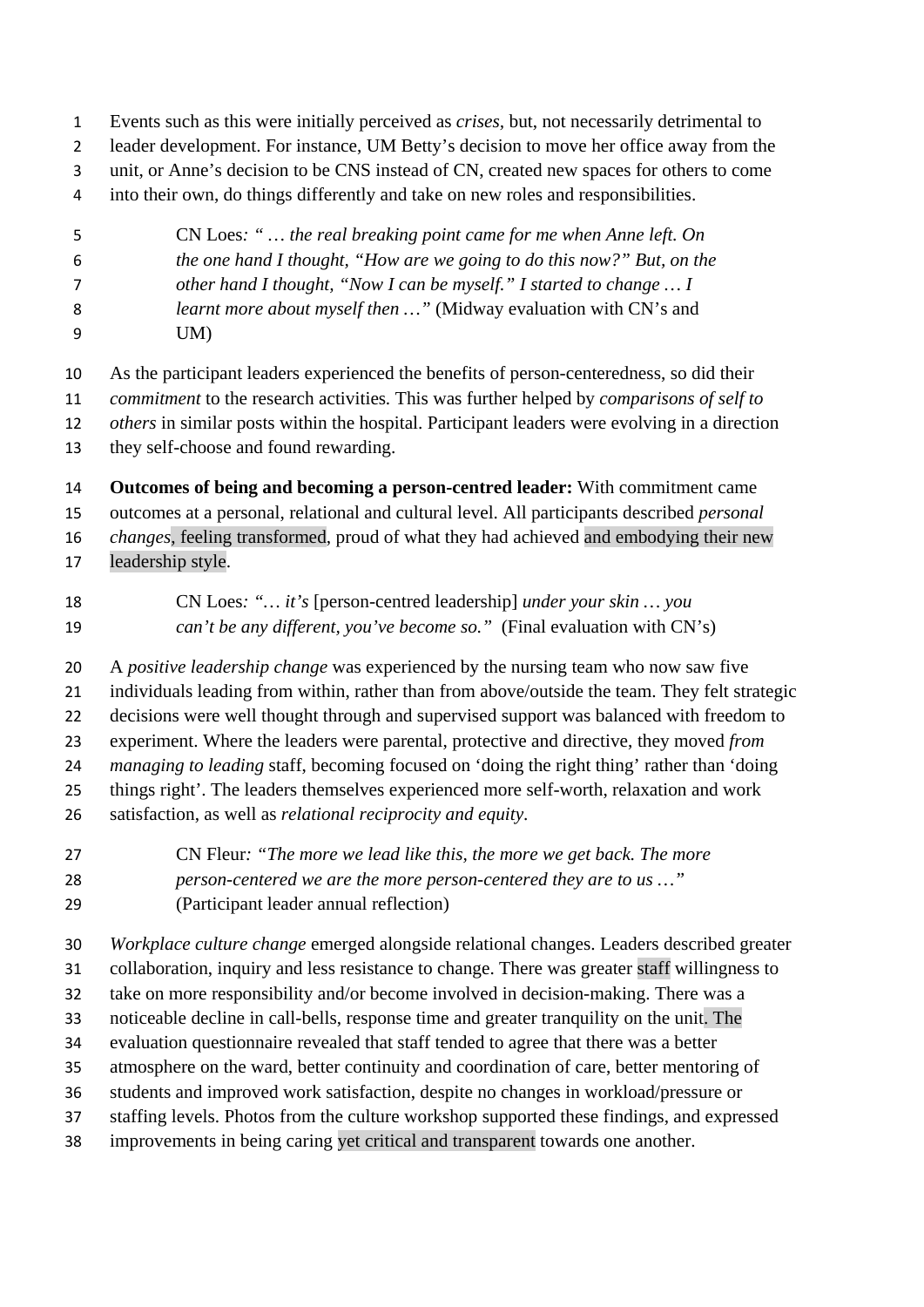- Participant observations revealed leaders *using the same strategies and processes* of the
- research in their daily practice. For example, narrative interviewing skills when communing
- with staff, or the claims/concerns/issues framework to structure evaluations. *Leader*
- *reflectivity* was evident as the acted on intuition combined with cognition, connecting their
- 'thinking' with their 'doing' and articulating the 'why'.
- CN Fleur*: "I don't just act from gut instinct now … The gut feeling is usually OK, it's just that you need to be able to reason it and place it somewhere. Gut feeling alone is not enough."* (Annual reflection, July 2010)

#### **Discussion**

 Whilst the thematic analysis framework of this study could be interpreted as a linear flow of attributes, processes and influences causing outcomes, the thematic descriptions reveal how complex person-centred leadership is in clinical practice. For instance, supervising a staff nurse (SN) during a phased return to work after sickness, in a context/organisational culture pressing for reduced sickness rates, CN Fleur's leader attributes (interpersonal intelligence, self-awareness and reflexivity) supported her engagement in relational processes (sensing how the SN was coping, being mindful of the SN's difficult home context, balancing needs of the SN to feel functional with patient safety needs) from which she decided which stance(s) would most likely enable the staff nurses', and her own, coming into own. Consequently, she frequently led from alongside, encouraging and supporting the SN's engagement and perseverance in nursing care. At times she also led from behind, to show acknowledgement and trust in the SN's growth, and observe her progress. Person-centred leadership now becomes a complex relational and contextualised practice. As a relational practice, leader attributes support relational processes, which inform stancing aimed at enabling associate and leader coming into own. As a contextualised practice, contextual structures, practices and conventions influence leader-associate relating. Activation of leader attributes and relational processes, as well as contextual factors, is particular and dynamic. This means that each leader-associate relationship is unique and in a constant state of flux. 29 The (sub)themes show congruency with a person-centred practice theory. Being authentically

- 
- other-centred, caring and reflexive, engaging in relational processes such as presencing and
- communing, as well as being focused on the coming into own of associates and self,
- demonstrate the enactment of the humanistic values (mutual) respect, right to self-
- determination and understanding. As well as portraying relational leadership as a moral and
- dialogical practice (c.f. Cunliffe & Eriksen, 2011), the themes resonate with Binn's (2008)
- description of relational leadership as an authentic, caring practice that enables others to act whilst acknowledging and learning from one's own actions. The findings thereby contribute
- to knowledge on relational leadership theory in nursing. However, the process of leader
- development was relatively long and contained to leaders on one unit. When the study started,
- besides the person-centred nursing framework (McCormack & McCance, 2010), there was
- also no conceptual framework or model for person-centred leadership. This has encouraged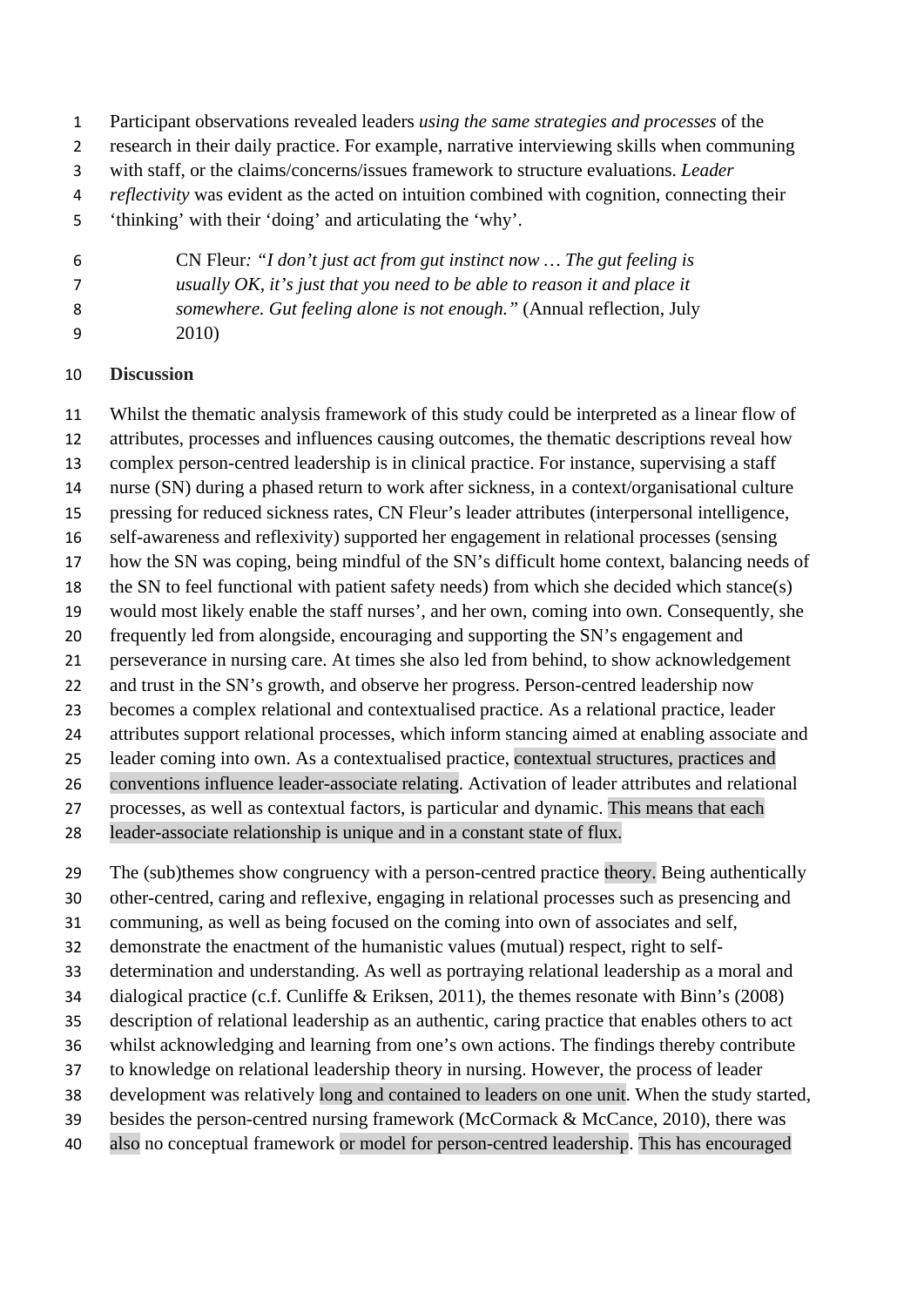- the development of a conceptual framework for person-centred leadership (see figure 3)
- where thematic findings and compared to existent nurse leadership literature.

#### **A conceptual framework for person-centred leadership**

 The conceptual framework for person-centred leadership offers a graphic and narrative representation of clinical nursing leadership as person-centred relationships that are healthful (McCormack & McCance, 2017) and growth-fostering (Jacobs, 2014). It contains themes from the findings, inductively ordered and supported by propositions to describe relationships between the themes. The framework is circular with a relational and contextual domain separated by a permeable border (dotted line). This represents leadership as a constantly evolving phenomenon emerging from intrapersonal, interpersonal and contextual interactions. The findings show how leaders were consistently and increasingly aware of self, self in relation and context. They developed and used attributes for relational being, and core processes for relational connectedness. Knowledge derived from being and relating influenced stancing, intended to foster associate and leader coming into own. The assumption here was that when people felt good at work, optimal performance and commitment were likely to follow. This is in line with Cummings et al.'s (2010) finding that relationship-focused leadership has greater positive influence on the nursing workforce and nursing environment than task-focused leadership.

#### **< INSERT FIGURE 3 HERE >**

 **The relational domain:** The relational domain of the framework holds leader attributes and core processes informing leader positioning of self (stancing) in relation to associates. Nurses want honest, positive, receptive, moral and facilitative leaders (Anonson et al., 2013; Wieck, Prydun, & Walsh, 2002; Stanley, 2006). Being *authentic, other-centred and caring*, the leaders respected unicity and sought meaning in "I-Thou" relationships with associates. Leader authenticity has been shown to aid subjective well-being at work among public organisation managers (Ménard & Brunet, 2011) and self-reported vitality among nurses 27 (Mortier, Vlerick, & Clays, 2015). The caring disposition so familiar among nurse leaders, requires *intra- and interpersonal intelligence* and can lead to ad hoc or fragmented work if not balanced with an investigative stance (Lalleman, 2017). *Reflexivity* and *willingness to show vulnerability* helped the leaders balance the caring and investigative dispositions as they acknowledged their fallibility and tried to understand first, second and third person perspectives in context. Studying intergenerational leadership, Wieck et al. (2002) also conclude that today's leaders need to be aware of differing needs in order to respond appropriately. Whilst nurses value decisive leaders in times of crisis (Anonson et al., 2013), they also need to trust leaders. Avolio et al. (2004) use the term commensurability (the sharing of self-aspects in dyads) to explain the building of such trust. The reciprocity experienced by the person-centred leaders in this study, is indicative of trust emerging from relational connectedness.

- The leader attributes support continuous engagement in the five relational processes providing
- a constant flow of information to guide stancing. *Sensing* (using one's senses to gather
- information about associate being, and verifying interpretations) is described in nursing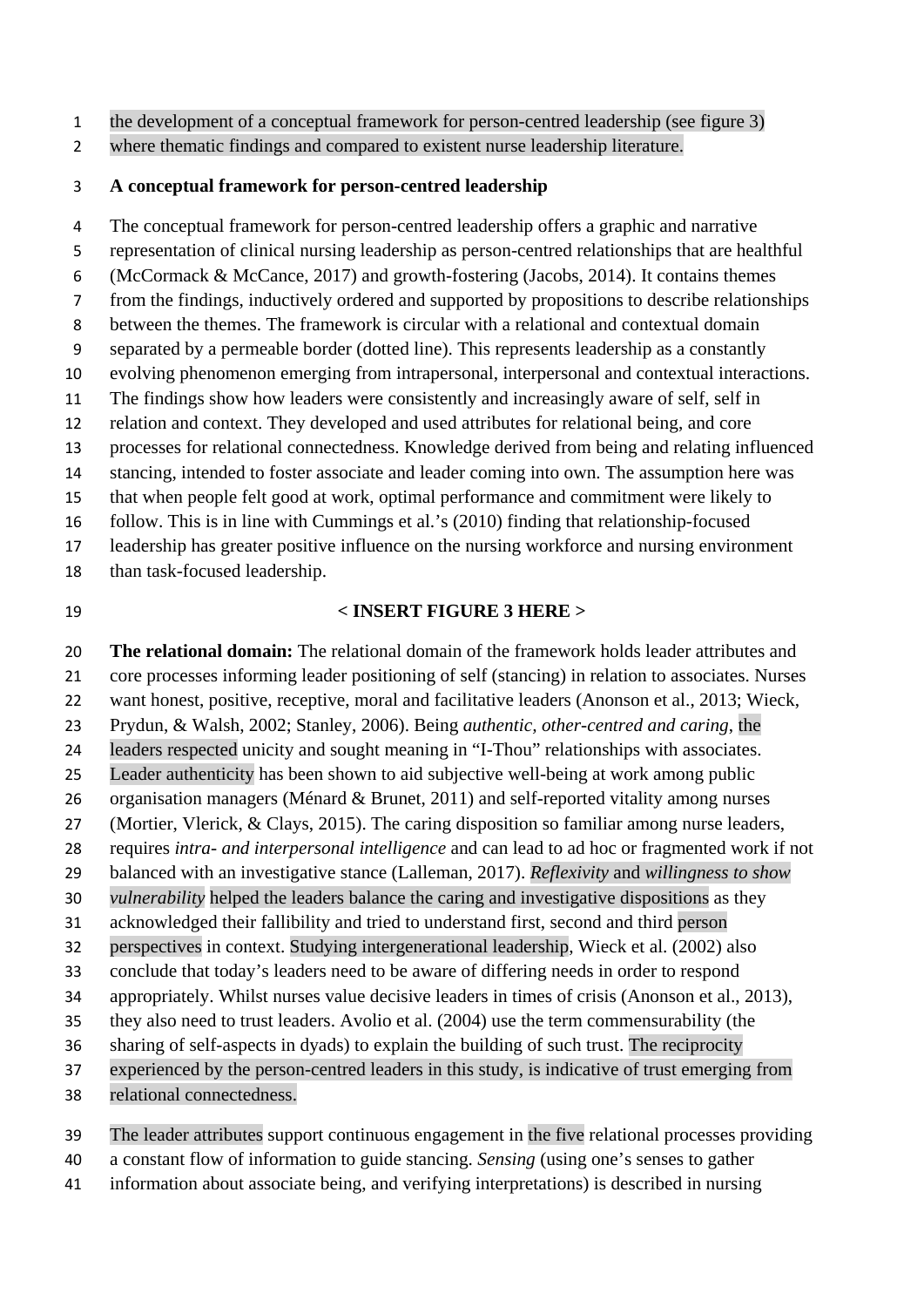(Bundgaard, Nielsen, Delmar, & Sorensen, 2012; Sellevold, Egede-Nissen, Jakobsen, & Sørlie, 2013; Martin, O' Connor-Fenelon, & Lyons, 2012), but not leadership research. Hersey et al. (2001) describe leader assessment and diagnosis of 'follower' competency and willingness, but this is a more reductionist (task-orientated) than holistic (whole person- orientated) approach. *Contextualising* (understanding how associate embeddedness within differing contexts, past and present, can influence present and future being) is also a concept not described in leadership literature but was demonstrated by the leaders as they, for instance, lead associates reintegrating into work life after sick leave. In contrast, *balancing* needs and *communing* (action-orientated dialogue) are frequently described in nurse leadership literature. However, where publications on leader communication skills usually describe a unidirectional (leader-to-follower) flow of information, person-centred leaders are more dialogically orientated, thereby lowering the potential for manipulation as they balance needs and commune. Utilising the narrative interview skills learnt in CCRI's helped reduce perceived power differences and enhanced authenticity, shared understanding and shared decision making as they engaged in communing and ordinary 'person-to-person' conversations (c.f. Groysberg & Slind, 2010). Also, *presencing* (being and thinking with an associate) fostered relational connectedness. The presencing demonstrated and described showed greater similarity to McCormack and McCance's (2010) sympathetic presence (appropriately responding to another's cues so as to maximise coping) and Baart's (2001) presencing (beneficent attentiveness), than Senge, Scharmer, Jaworski, & Flowers' (2004) presencing as personal and contextual mindfulness. Alongside the other processes, this being 22 and thinking with associates helped the leaders decide on a stance they felt most likely to

enhance associate coming into own.

 Whilst the process of *stancing* was broken down into four basic stances, observations and narratives demonstrated that different stances occur within any leader-associate encounter, reflecting responsiveness to own and associate being, as well as contextual changes. Leading from the front entailed offering directive support, such as role modelling or 'doing for' the associate. When leading from the side line, leaders offered instruction or advice. Leading from alongside or behind was less directive as associates were encouraged and supported in becoming more self-directive. Where leading from alongside showed more intense interaction, with high challenge and high support. Leading from behind was far less interactive as leaders stepped back and observed. These four stances could be confused with Hersey et al.'s (2001) four modes of situational leadership, however, there are differences in discourse and leader intent. Situational leaders are primarily concerned with follower performance, whilst person-centred leaders focus first on associate wellbeing, empowerment and self-actualisation (coming into own). Situational leaders 'tell' followers what to do in S1 mode, rather than 'offer' direction, 'selling' and/or 'persuading' followers to psychologically buy in to what the leader wants in S2 rather than offering advice. In S3, situational leaders support follower confidence and involvement in problem-solving, using praise and compliments, and in S4 they delegate, convinced of follower task competency (Hersey et al., 2001). Person-centred leaders may choose to lead from behind even when associate competency is not evident. For instance, aware of the CNs' learning needs and preferred

learning styles, the UM Betty restrained from intervening and stepped back, observing how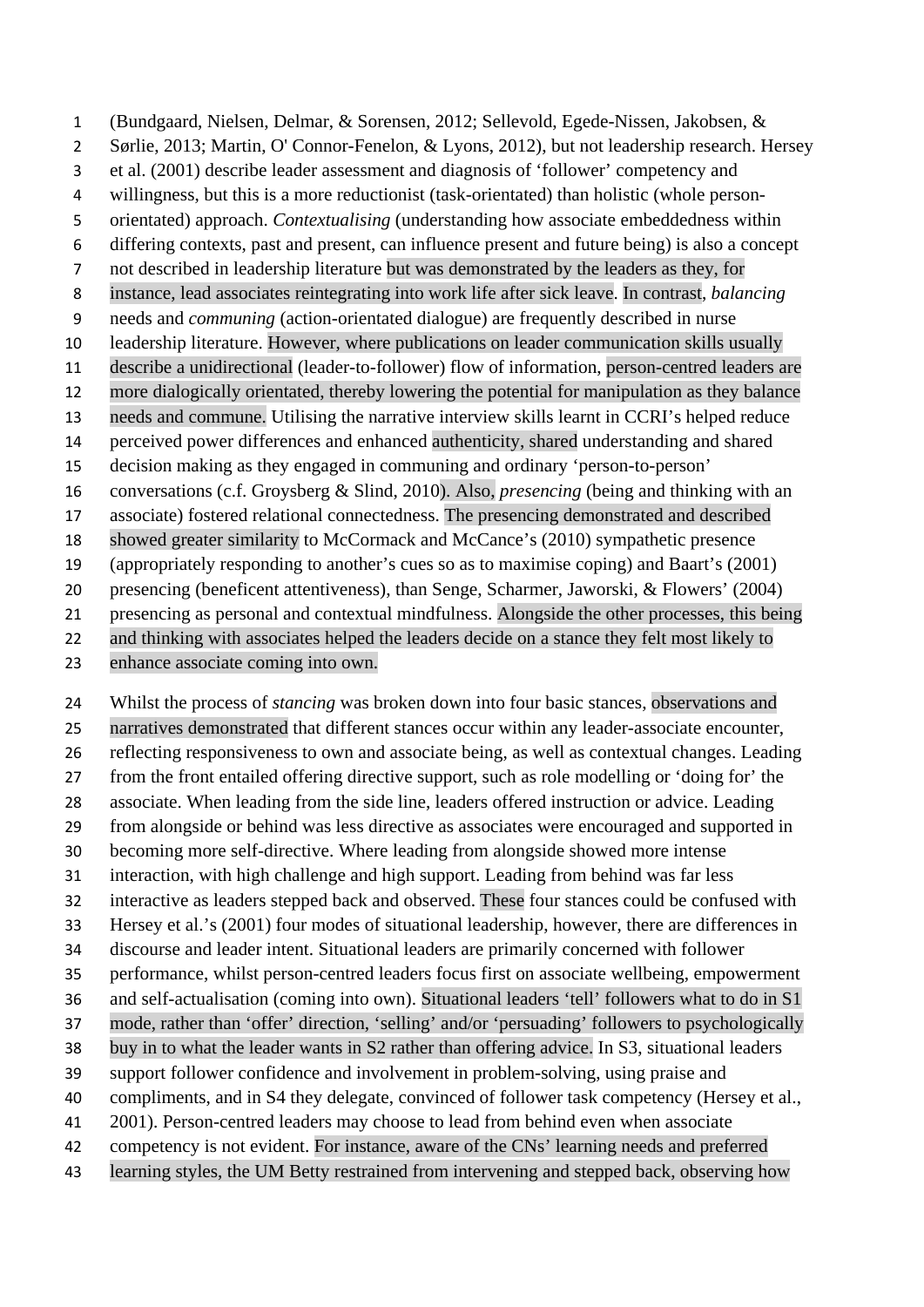they solved challenging issues, thereby creating a safe learning space as she could change

- stance if and when needed. Calculated/considered risk-taking is characteristic of empowering
- care environments (McCormack & McCance, 2010) with benefits including heightened
- associate self-awareness, empowerment, self-confidence, job satisfaction, professional
- development and organisational innovation (Crenshaw & Yoder-Wise, 2013) i.e. associate
- coming into own.

Based on staff and leader positive evaluations, three concepts were associated with the idiom

- '*coming into own*': empowerment, wellbeing and self-actualisation. The NHS NICE (2009)
- guideline recommends that front-line leaders focus on staff wellbeing and empowerment.
- Findings in the orientation phase reflected earlier research that Dutch nurses experience
- leadership as hierarchical, non-communicative and increasingly 'business-like' (van der
- Arend & Remmers-van den Hurk, 1999). However, as leadership practice changed, so did
- perspectives, with coming into own not restricted to associates. Participant leaders sought and
- developed their own empowerment. This is important as nurse middle-management leaders
- often do not feel empowered (Patrick, Laschinger, Wong, & Finegan, 2011; Regan &
- Rodriguez, 2011). Also, the relational approach to leadership meant that empowerment was
- seen as something that can be enabled (not given), individually experienced and
- contextualised. The person-centred approach respected that not everyone wanted the same
- level of responsibility and self-determination all the time. Also, structural empowerment as
- supporting access to opportunity, information, resources, support and (in)formal power
- (Kanter, 1977) was accompanied by psychological empowerment as supporting self-
- determination and self-efficacy in meaningful work (Conger & Kanungo, 1988). Although not
- empirically measured in this study, working simultaneously with both empowerment
- approaches has been shown to have a positive impact on nurses and nursing (Wagner et al.,
- 2010).
- **The contextual domain:** A leader-associate relationship manifests in context, not isolation.
- Whilst leadership research has tended to stay clear of studying situatedness and contextual
- influences (Ashman & Lawler, 2008), this study revealed several factors influencing and
- influenced by the leader-associate relationship.
- *Creating learning spaces* enabled adult cooperative, collaborative and transformative learning
- (c.f. Cranton, 1996) and opportunistic, facilitated workplace learning can be professionally
- and personally empowering (Snoeren, Niessen, & Abma, 2013; Merriam, 1996). Facilitated
- critical and creative reflection on-, in- and before-action in action spiral 1 supported the
- connecting of thinking with doing, thereby influencing future 'being'. Also, in contrast to
- traditional leadership development strategies such as educational programmes, the PAR
- approach provided the positives of work-based learning (self-directing and self-pacing)
- without the challenges of written assignments and/or portfolio development for academic
- accreditation. Utilising the development strategies they were experiencing, the leaders created
- learning spaces aimed at fostering a person-centred culture. Nurses appreciate leader
- facilitation of professional development (Anonson et al., 2013) and although no evaluative
- data on care was collected from a patient perspective, Lynch (2015) found that nurse leaders
- partnering associates from a person-centred approach fostered person-centred care.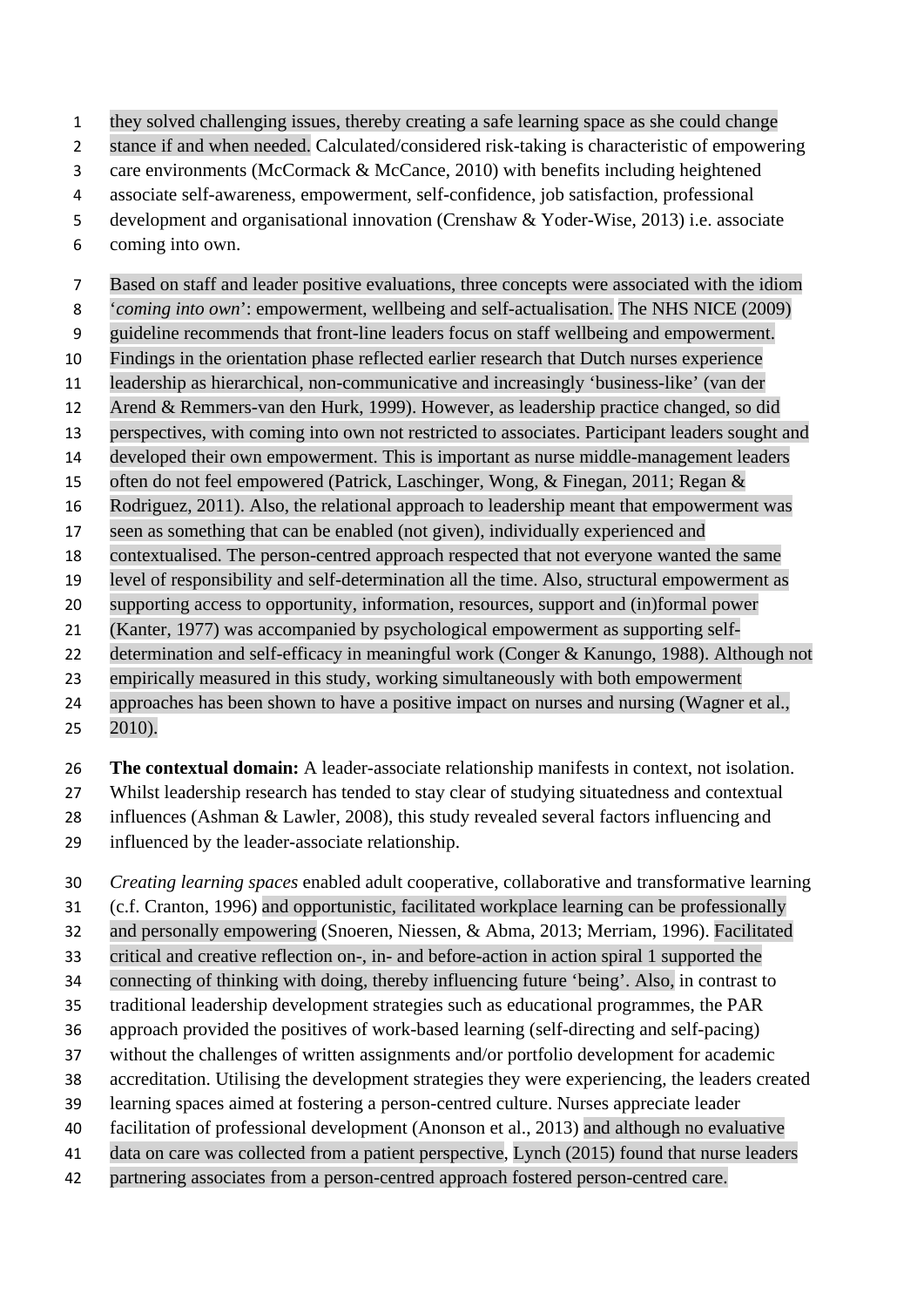There is a danger that person-centredness could be interpreted too individualistically i.e. too focused on own assumptions and the needs of one individual/group. Awareness of, and working with '*differing stakeholder needs*' helps balance such blinkeredness. Reciprocal influencing between the leader-associate relationship and other stakeholder needs was evident in the PAR, for instance: when leaders realised that absent persons could potentially be affected by decisions/actions they made in the here and now with one individual/group, and when PN's started to collaborate more with colleagues each shift after hearing fears that their range of nursing activities was declining. In contrast, the MM's attempt to regain control over nurses and nursing on the unit reflected an individualistic mindset and reflects Fealy et al.'s (2011) finding that interdisciplinary relationships are a potential barrier to clinical nurse leadership development, especially when nurses choose not to play the 'doctor-nurse' game (McMahan et al, 1994). *Organisational culture* refers to espoused values and practices across differing groups within an organisation (Kotter & Heskett, 1992) and whilst many believe this determines 'the way things are done' within organisations, Bolan and Bolan (1994) propose that groups and units within the organisation (idio-cultures) are both carriers and creators of culture. That nurse leaders can be seen as minor strategic players (relative to physicians and higher management), experience positional marginalisation and powerless responsibility has been documented (Fealy et al., 2011) and was evident within the research setting. However, collaborative reflection on such organisational values and practices raised awareness and conscious action. Comparing their leadership vision and development with colleagues of similar positions within the organisation aided this empowerment and the idio-cultural/unit findings support the view that leadership can enable the enactment of person-centred values in

- workplace cultures (c.f. Manley et al., 2011; Lynch et al., 2017).
- Lastly, healthcare practices need *systems of evaluation* to maintain quality and safety, plus,
- perceptions and leadership practices evolve in time (Krugman, Heggem, Kinney, & Frueh,
- 2013). Some evaluation systems monitor key performance indicators regularly whilst others
- are specific and transient/intermittent. All have the potential to influence and be influenced by
- leadership practice. For instance, based on primary nursing implementation evaluations, the
- CN's decided to alternate weekly between working bedside and working from the office, so as
- to meet their clinical and administrative responsibilities.

## **Conclusion**

- Front-line leadership is pivotal to workplace culture evolution and with the increasing interest
- in person-centred practice it is important that insight is gained into the role leadership plays.
- This participatory action research study describes how a relational, person-centred approach
- to leadership influences leaders, associates and context. The conceptual framework derived
- from the findings portrays person-centred leadership as a complex, dynamic, relational and
- contextually embedded practice that fosters healthful relationships and growth.
- When clinical nurse leaders embody the set of attributes, and engage in the relational
- processes, they become more responsive and better able to support associate and own
- wellbeing. Whilst the findings are predominantly based on the leaders' voice, many of the
- attributes and relational processes affirm existent findings in nursing leadership literature.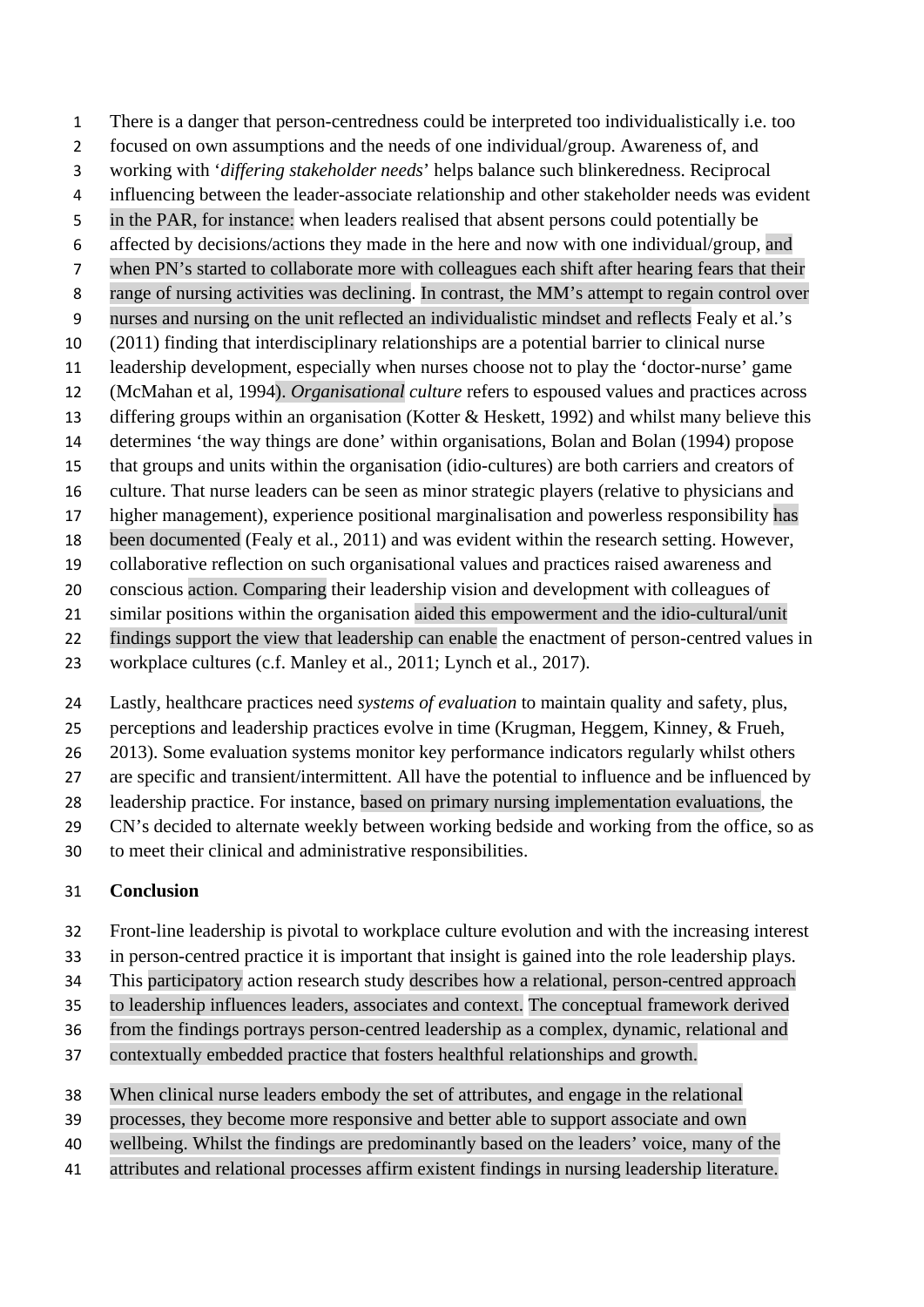- Others, such as a willingness to show vulnerability, contextualising and communing, are new.
- A new perspective of shifting leader focus from primarily aligning 'followers' with their
- own/organisational vision, higher performance, lower turnover/absenteeism and improved
- service-user evaluations to associate empowerment and self-actualisation, is also presented.
- The belief being that associate wellbeing, empowerment and self-actualisation are antecedent
- to the other outcomes. The framework also makes explicit the interplay between leadership
- relationships and context.
- The developmental journey was long, intense and restricted to the leaders on one unit.
- However, the participatory action research approach demonstrated how leaders working
- alongside an action researcher can be active and self-directive in both their leadership
- development within the workplace and practice research. Engagement in research activities
- raised awareness to their own embeddedness and helped them remain attentive to the multiple
- values, needs, structures, conventions and practices influencing and/or being influenced by
- their leadership relationships. A positive and valuable mindset for contemporary clinical nurse
- leaders.

# **Relevance to clinical practice**

- The study supports the call for greater relationship-orientated leadership in clinical nursing. It
- shows how clinical nurse leaders can develop relational leadership within the workplace.
- Expert facilitators can support them in collectively, critically and creatively reflecting on their
- own leadership narratives. Where the facilitator is also an action researcher, the step to
- becoming practitioner researchers is also reduced. Those wishing to develop person-centred
- cultures now have a conceptual framework to aid their developmental journey too. The
- framework can assist the deconstruction of leader narratives into present/absent elements in
- the relational and contextual domains, and help identify areas for growth and development.
- Because of the relatively limited view from an associate and service user perspective, we also
- recommend that these perspectives are studied more intensely in future research on person-
- centred leadership development and practice.
- 
- 
- 
- 
- 
- 
-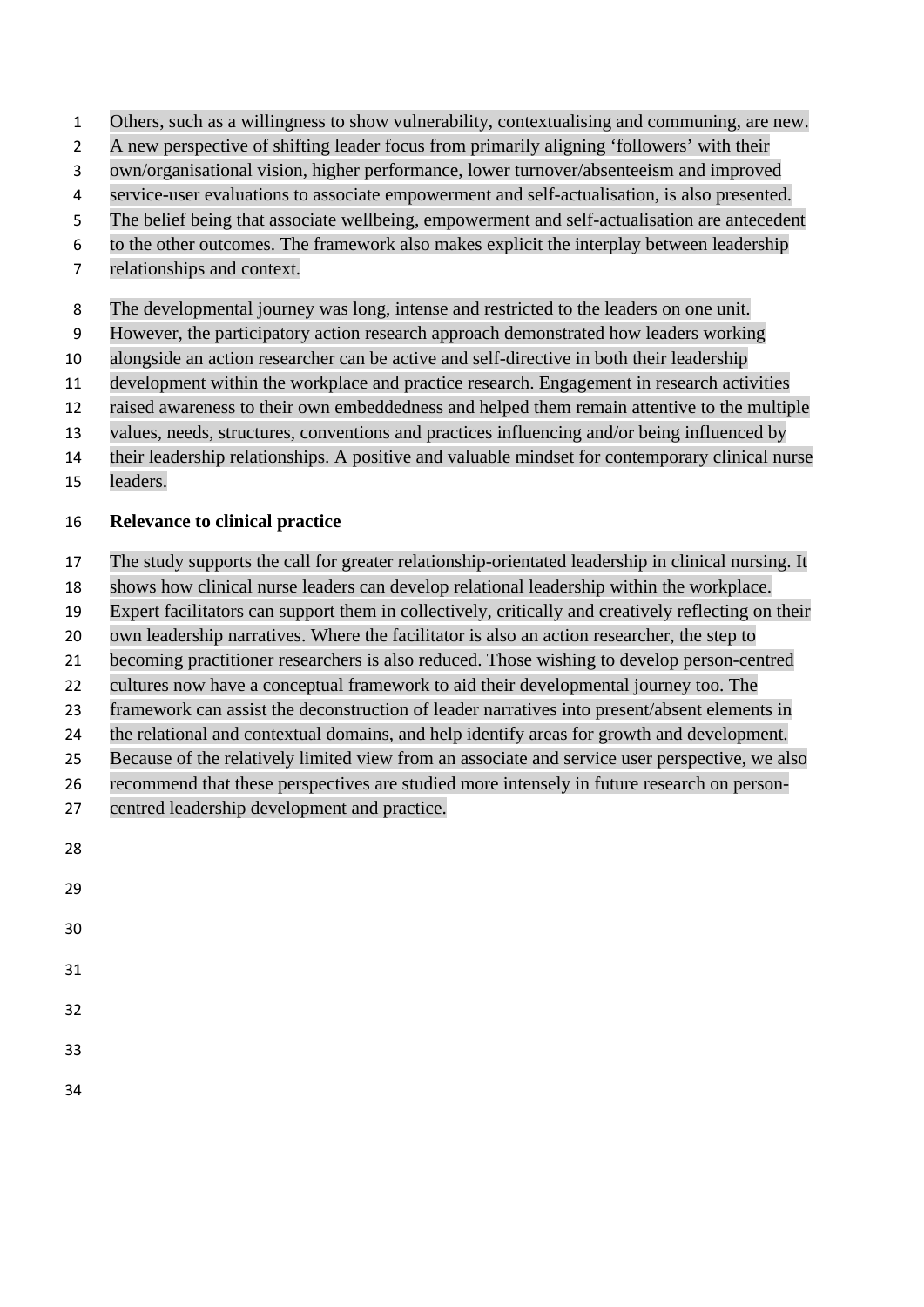#### **References**:

- Anonson, J., Walker, M., Arries, E., Maposa, S., Telford, P., & Berry, L. (2013). Qualities of
- exemplary nurse leaders: perspectives of frontline nurses. *Journal of Nursing Management*. doi:10.1111/jonm.12092.
- Ashman, I., & Lawler, J. (2008). Existential Communication and Leadership. *Leadership, 4*(3), 253-269.
- Avolio, B., Gardner, W., Walumbwa, F., Luthans, F., & May, D. (2004). Unlocking the mask:
- A look at the process by which authentic leaders impact follower attitudes and behaviors. *The*
- *Leadership Quarterly, 15*, 801-823.
- Baart, A. (2001). *Een theorie van de presentie*. Den Haag: Lemma.
- Bass, B., & Riggio, R. (2006). *Transformational Leadership* (Second ed.). Mahwah:
- Lawrence Erlbaum Associates, Inc.
- Beckett, P., Field, J., Molloy, L., Yu, N., Holmes, D., & Pile, E. (2013). Practice What You
- Preach: Developing Person-Centred Culture in Inpatient Mental Health Settings through
- Strengths-Based, Transformational Leadership. *Issues in Mental Health Nursing, 34*(8), 595– 601.
- Berwick, D. (2013). *Improving the Safety of Patients in England: National Advisory Group on the Safety of Patients in England*. UK: Department of Health.
- Binns, J. (2008). The Ethics of Relational Leading: Gender Matters. *Gender, Work and Organization, 15*(6), 600-620.
- Bolan, D., & Bolan, D. (1994). A Reconceptualization and Analysis of Organizational
- Culture: The Influence of Groups and Their Idiocultures. *Journal of Managerial Psychology, 9*(5), 22-27.
- Braun, V., & Clarke, V. (2006). Using thematic analysis in psychology. *Qualitative Research in Psychology, 3*(2), 77-101.
- Bundgaard, K., Nielsen, K., Delmar, C., & Sorensen, E. (2012). What to know and how to get
- to know? A fieldwork study outlining the understanding of knowing the patient in facilities
- for short-term stay. *Journal of Advanced Nursing, 68*(10), 2280-2288.
- Cardiff, S. (2012). Critical and creative reflective inquiry: surfacing narratives to enable learning and inform action. *Educational Action Research, 20*(4), 605-622.
- Cicolini, G., Comparcini, D., & Simonetti, V. (2013). Workplace empowerment and nurses'
- job satisfaction: a systematic literature review. *Journal of Nursing Management, 22*(7), 855–
- 871.
- Conger, J., & Kanungo, R. (1988). The Empowerment Process: Integrating Theory and
- Practice. *The Academy of Management Review, 13*(3), 471-482.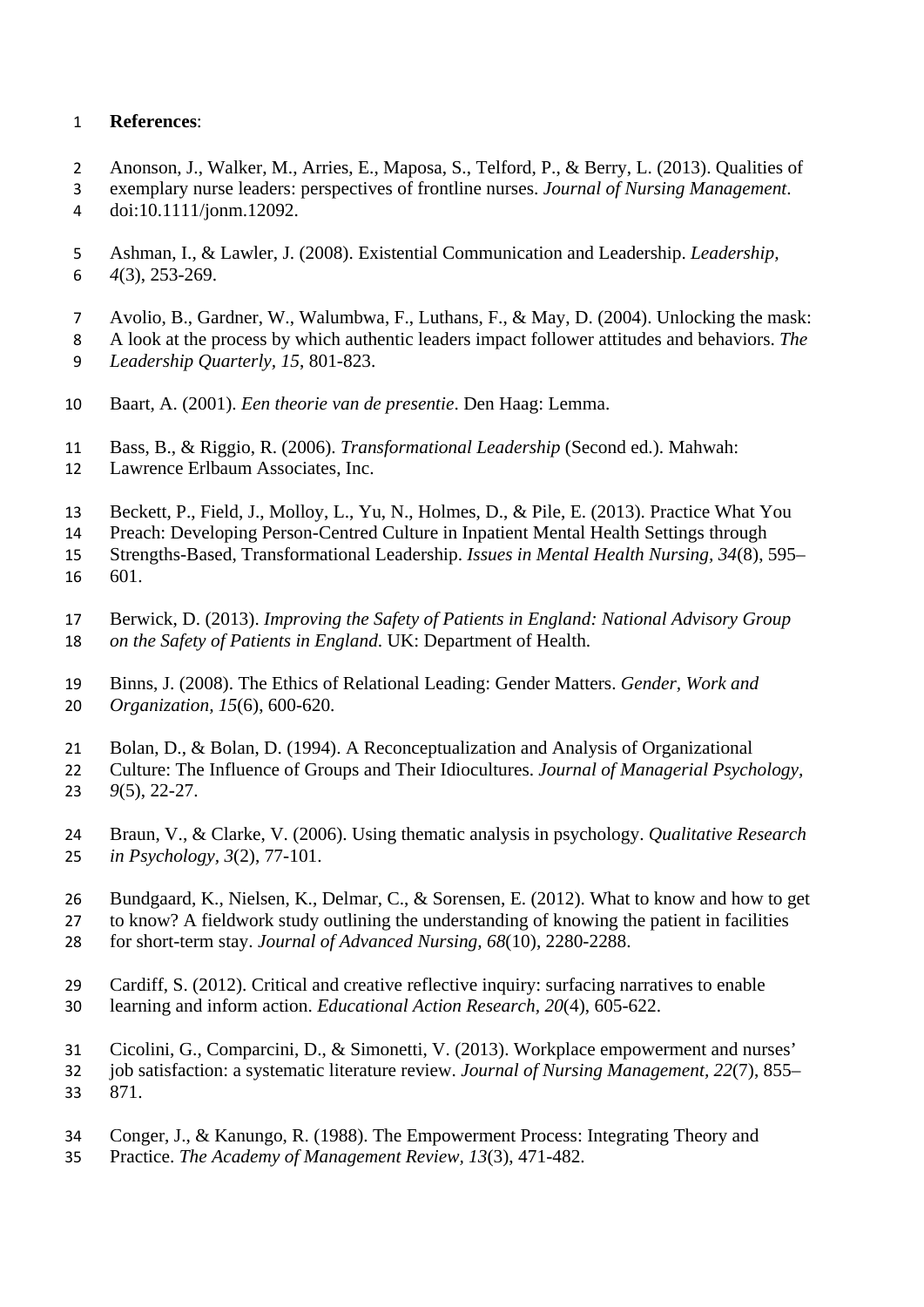- Cook, M. (2001). The renaissance of clinical leadership. *International Nursing Review, 48*(1), 38-46.
- Cowden, T., Cummings, C., & Profetto-McGrath, J. (2011). Leadership practices and staff
- nurses' intent to stay: a systematic review. *Journal of Nursing Management, 19*, 461-477.
- Cranton, P. (1996). Types of group learning. In S. Imel (Ed.), *Learning in groups: exploring*
- *fundamental principles, new uses, and emerging opportunities. New Directions for Adult and*
- *Continuing Education. No. 71* (pp. 25–32). San Francisco: Jossey-Bass.
- Crenshaw, J., & Yoder-Wise, P. (2013). Creating an Environment for Innovation: The Risk-Taking Leadership Competency. *Nurse Leader, 11*(1), 24-27.
- Cummings, G., MacGregor, T., Davey, M., Lee, H., Wong, C., Lo, E., . . . Stafford, E. (2010).
- Leadership styles and outcome patterns for the nursing workforce and work environment: A
- systematic review. *International Journal of Nursing Studies, 47*, 363–385.
- Cunliffe, A., & Eriksen, M. (2011). Relational leadership. *Human Relations, 64*(11), 1425– 1449.
- DeFrino, D. (2009). A Theory of the Relational Work of Nurses. *Research and Theory for Nursing Practice: An International Journal, 23*(4), 294-311.
- Fealy, G., McNamara, M., Casey, M., Geraghty, R., Butler, M., Halligan, P., . . . Johnson, M.
- (2011). Barriers to clinical leadership development: findings from a national survey. *Journal*
- *of Clinical Nursing, 20*, 2023–2032.
- Fulop, L., & Mark, A. (2013). Relational leadership, decision-making and the messiness of context in healthcare. *Leadership, 9*(2), 254–277.
- Greenleaf, R. (2003). *The Servant-Leader Within: A Transformative Path* (H. Beazley, J.
- Beggs, & L. Spears Eds.). New York: Paulist Press.
- Groysberg, B., & Slind, M. (2012). Leadership is a Conversation. *Harvard Business Review, 90*(6), 76-84.
- Guba, E., & Lincoln, Y. (1989). *Fourth Generation Evaluation*. California: Sage Publications.
- Hersey, P., Blanchard, K., & Johnson, D. (2001). *Management of Organizational Behavior: Leading Human Resources* (8th ed.). New Jersey: Prentice Hall.
- Hutchinson, M., & Jackson, D. (2013). Transformational leadership in nursing: towards a more critical interpretation. *Nursing Inquiry, 20*(1), 11-22.
- Jacobs, G. (2014). *Ont-wikkelen van verbindingen: Persoonsgerichte en evidence based*
- *praktijkvoering in zorg en welzijn*. Eindhoven: Fontys Hogescholen.
- Kanter, R. (1977). *Men and Women of the Corporation*. New York: Basic Books.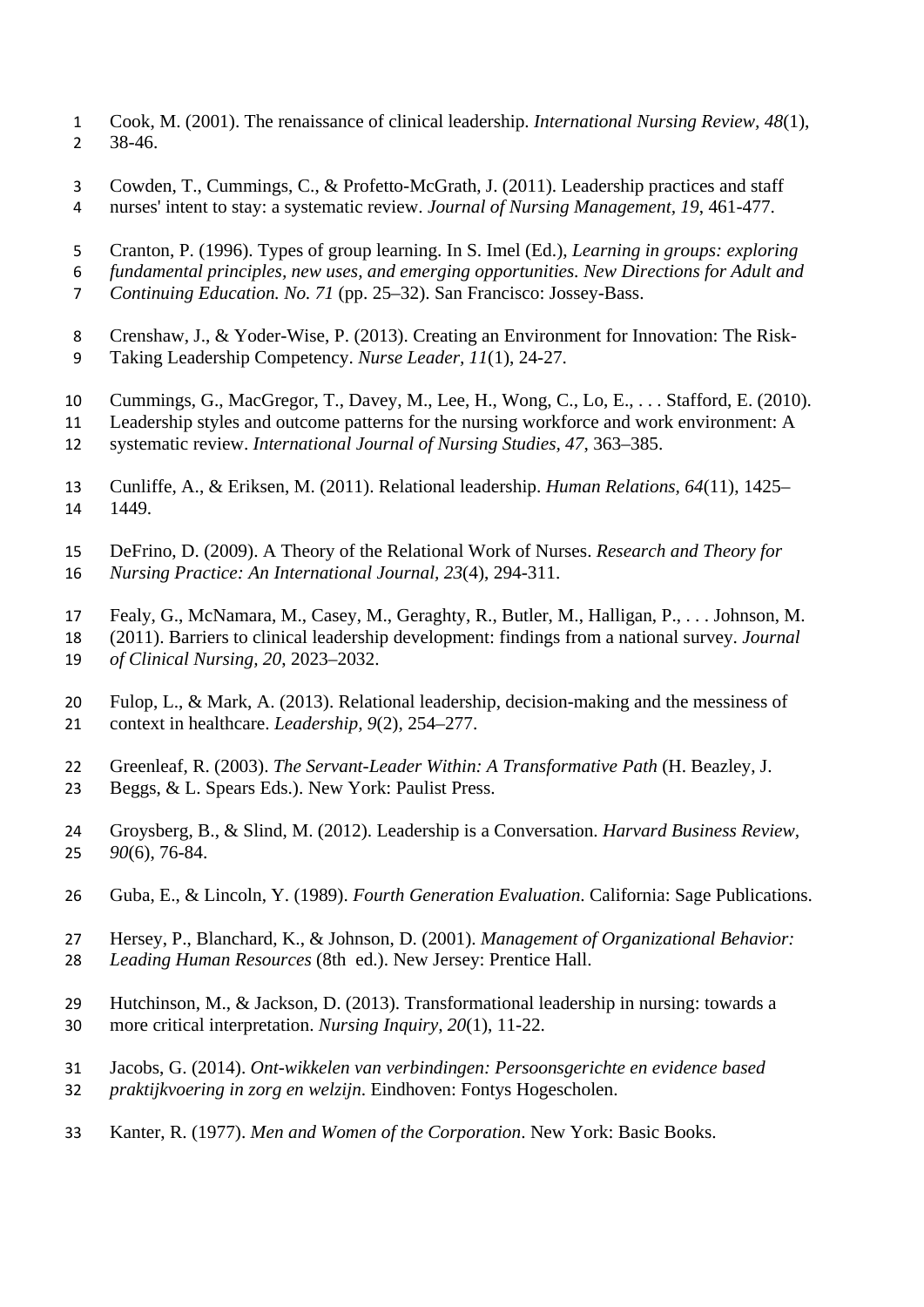- Kemmis, S. (2008). Critical Theory and Participatory Action Research. In P. Reason & H.
- Bradbury (Eds.), *The SAGE Handbook of Action Research: Participative Inquiry and Practice*
- (2nd ed., pp. 121-138). London: SAGE Publications.
- Kemmis, S., & McTaggart, R. (1988). *The Action Research Planner* (3rd ed.). Victoria,
- Australia: Deakin University.
- Kotter, J., & Heskett, J. (1992). *Corporate Culture and Performance* New York: The Free Press.
- Kouzes, J., & Posner, B. (2007). *The Leadership Challenge* (4th ed.). San Francisco: Jossey-Bass.
- Krugman, M., Heggem, L., Kinney, L., & Frueh, M. (2013). Longitudinal Charge Nurse
- Leadership Development and Evaluation. *Journal of Nursing Administration, 43*(9), 438-446.
- Lalleman, P. (2017). *Leadership as blended care: on daily work and habitus of nurse middle managers in hospitals.* (PhD thesis), University of Utrecht, Utrecht.
- Lalleman, P., Smid, G., Lagerwey, M., Oldenhof, L., & Schuurmans, M. (2015). Nurse
- Middle Managers' Dispositions of Habitus: A Bourdieusian Analysis of Supporting Role
- Behaviors in Dutch and American Hospitals. *Advances in Nursing Science, 38*(3), 1-16.
- Lieshout van, F., & Cardiff, S. (2011). Dancing outside the ballroom: Innovative ways of
- analysing data with practitioners as co-researchers. In J. Higgs, A. Titchen, D. Horsfall, & D.
- Bridges (Eds.), *Creative Spaces for Qualitative Rsearching: Living Research* (pp. 223 234).
- Rotterdam: Sense Publishers.
- Lynch, B. (2015). Partnering for performance in situational leadership: a person-centred leadership approach. *International Practice Development Journal, 5*((Supp) [5]).
- Lynch, B., McCormack, B., McCance, T., & Brown, D. (2017). The development of the
- Person-Centred Situational Leadership Framework: Revealing the being of person-
- centredness in nursing homes. *Journal of Clinical Nursing*. doi:10.1111/jocn.13949
- 26 Manley, K., Sanders, K., Cardiff, S., & Webster, J. (2011). Effective workplace culture: the
- attributes, enabling factors and consequences of a new concept. *International Practice Development Journal, 1*(2).
- Manthey, M. (2002). *The Practice of Primary Nursing* (2nd ed.). Minneapolis: Creative Health Care Management.
- Martin, A., O' Connor-Fenelon, M., & Lyons, R. (2012). Non-verbal communication between
- Registered Nurses Intellectual Disability and people with an intellectual disability: An
- exploratory study of the nurse's experiences. Part 1. *Journal of Intellectual Disabilities, 16*(1),
- 61-75.
- McCormack, B. (2003). Researching nursing practice: does person-centredness matter?
- *Nursing Philosophy, 4*(3), 179-188.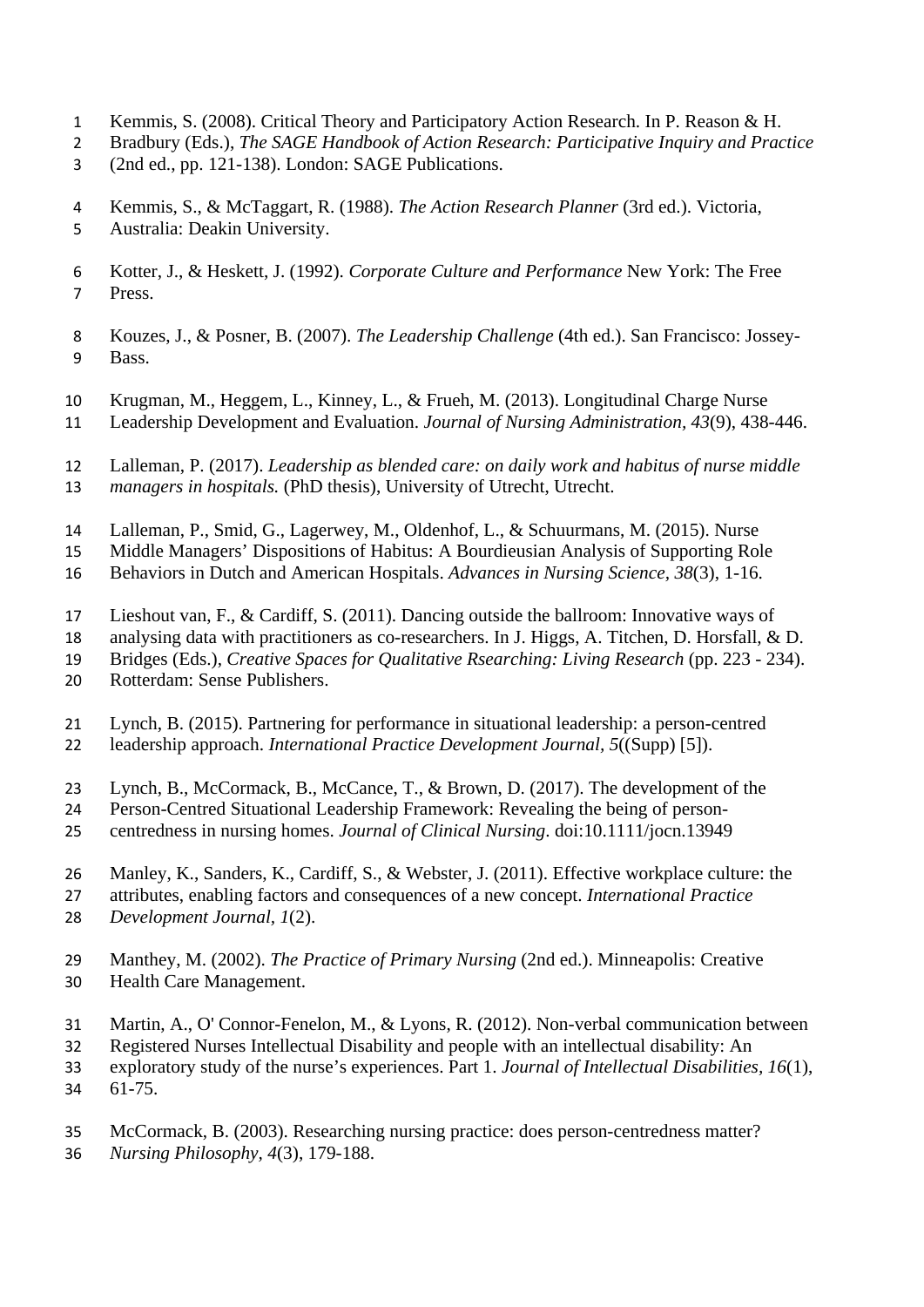- McCormack, B., & McCance, T. (2010). *Person-Centred Nursing: Theory and Practice*.
- Oxford: Wiley-Blackwell.
- McCormack, B., & McCance, T. (Eds.). (2017). *Person-Centred Practice in Nursing and Health Care: Theory and Practice* (2nd ed.). Oxford: Wiley-Blackwell.
- McMahan, E., Hoffman, K., & McGee, G. (1994). Physician-Nurse Relationships in Clinical Settings: A Review and Critique of the Literature, 1966-1992. *Medical Care Review, 51*(1),
- 83-112.
- Ménard, J., & Brunet, L. (2011). Authenticity and well-being in the workplace: a mediation model. *Journal of Managerial Psychology, 26*(4), 331-346.
- Merriam, S. (1996). Updating Our Knowledge of Adult Learning. *The Journal of Continuing Education in the Health Professions, 16*, 136-143.
- Mezirow, J. (1981). A Critical Theory of Adult Learning and Education. *Adult Education Quarterly, 32*(1), 3-24.
- Mortier, A., Vlerick, P., & Clays, E. (2015). Authentic leadership and thriving among nurses:
- the mediating role of empathy. *Journal of Nursing Management*, 1-9.
- doi:10.1111/jonm.12329.
- NICE. (2009). *Promoting mental wellbeing at work*. Retrieved from London:
- http://www.nice.org.uk/nicemedia/live/12331/45893/45893.pdf.
- Patrick, A., Laschinger, H., Wong, C., & Finegan, J. (2011). Developing and testing a new
- measure of staff nurse clinical leadership: the clinical leadership survey. *Journal of Nursing Management, 19*, 449–460.
- Regan, L., & Rodriguez, L. (2011). Nurse Empowerment from a Middle-Management
- Perspective: Nurse Managers' and Assistant Nurse Managers' Workplace Empowerment Views. *The Permanente Journal, 15*(1), 101-107.
- Sellevold, G., Egede-Nissen, V., Jakobsen, R., & Sørlie, V. (2013). Quality care for persons experiencing dementia: The significance of relational ethics. *Nursing Ethics, 20*(3), 263–272.
- Senge, P., Scharmer, C. O., Jaworski, J., & Flowers, B. (2004). *Presence: Human purpose and the field of the future*. Cambridge: SOL.
- Snoeren, M., Niessen, T., & Abma, T. (2013). Beyond dichotomies: Towards a more
- encompassing view of learning. *Management Learning*, 1–19.
- doi:10.1177/1350507613504344
- Stanley, D. (2006). In command of care: clinical nurse leadership explored. *Journal of Research in Nursing, 11*(1), 20-39.
- Trondsen, M., & Sandaunet, A. (2009). The dual role of the action researcher. *Evaluation and*
- *Program Planning, 32*(1), 13-20.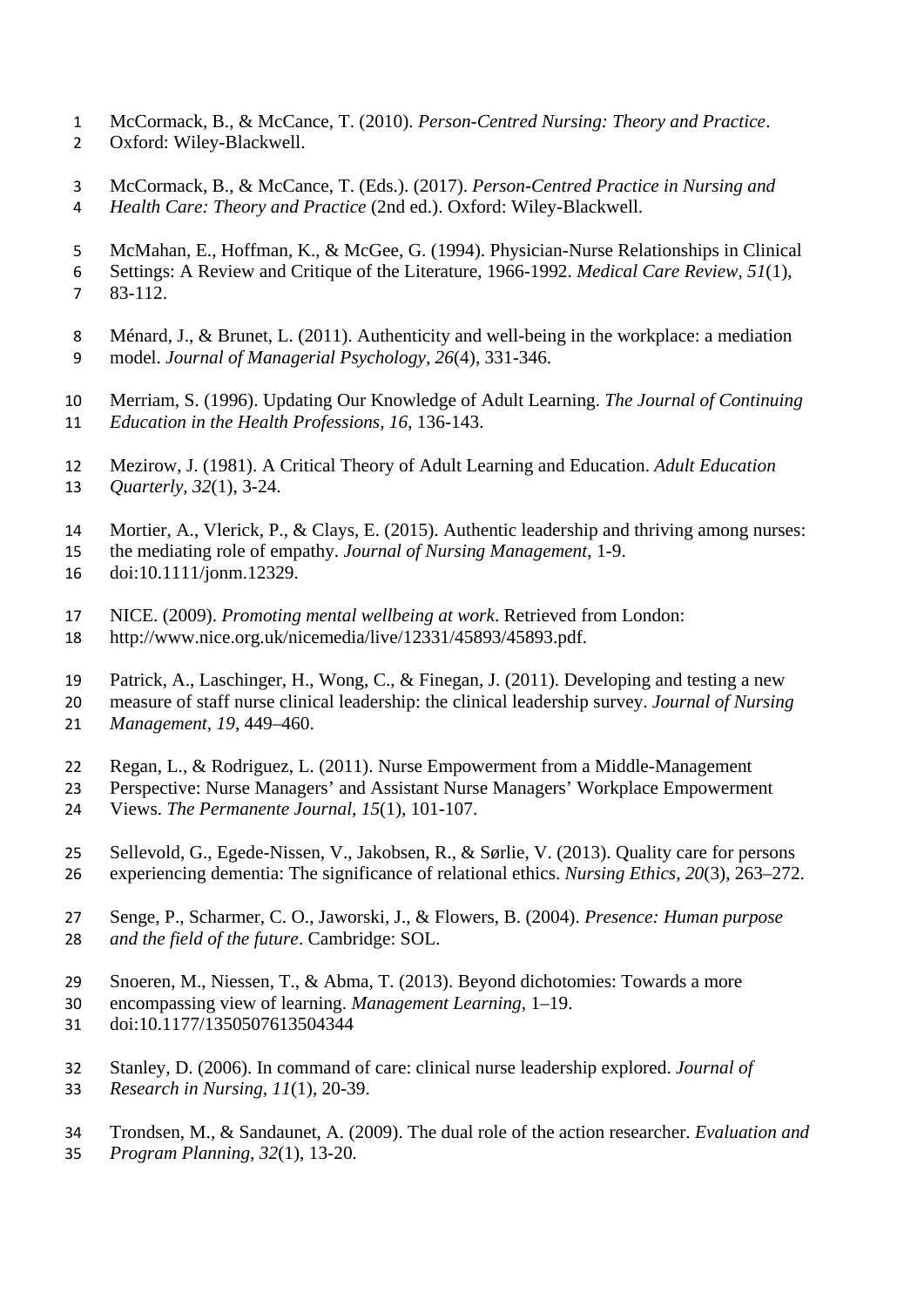- Uhl-Bien, M. (2006). Relational Leadership Theory: Exploring the social processes of
- leadership and organizing. *The Leadership Quarterly 17 (2006), 17*, 654–676.
- van der Arend, A., & Remmers-van den Hurk, C. (1999). Moral problems among Dutch nurses: a survey. *Nursing Ethics 1999 6 (6), 6*(6), 468-482.
- Wagner, J., Cummings, G., Smith, D., Olson, J., Anderson, L., & Warren, S. (2010). The
- relationship between structural empowerment and psychological empowerment for nurses: a
- systematic review. *Journal of Nursing Management, 18*, 448–462.
- Wheatley, M. (2006). *Leadership and the New Science: Discovering Order in a Chaotic World* (3rd ed.). San Francisco: Berret-Koehler.
- Wieck, K., Prydun, M., & Walsh, T. (2002). What the Emerging Workforce Wants in Its
- Leaders. *Journal of Nursing Scholarship, 34*(3), 283-288.
- Winter, R., & Munn-Giddings, C. (2001). *A Handbook for Action Research in Health and*
- *Social Care*. London: Routledge.
- Wong, C., Cummings, G., & Ducharme, L. (2013). The relationship between nursing
- leadership and patient outcomes: a systematic review update. *Journal of Nursing*
- *Management, 21*(5), 709–724.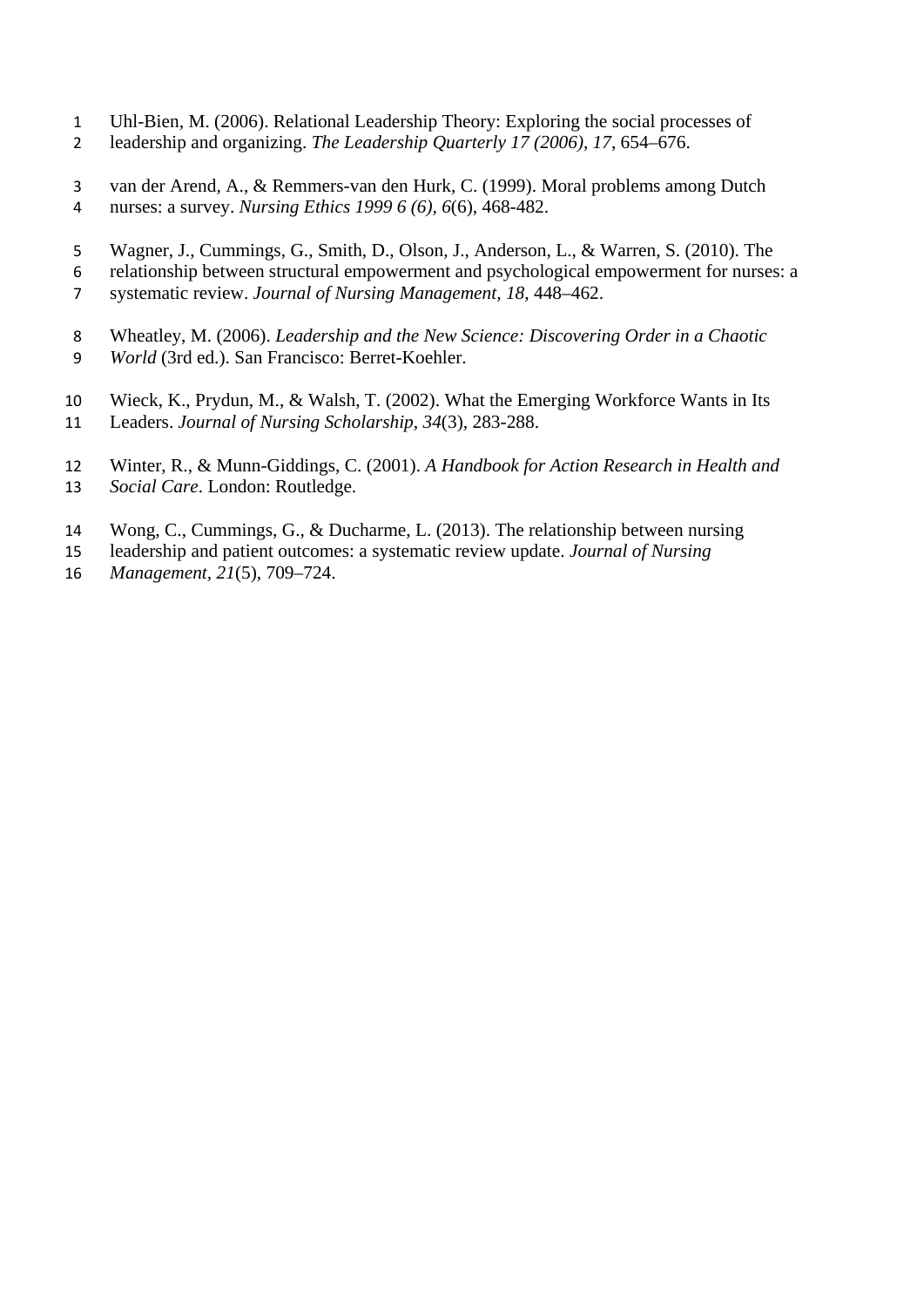

**Figure 2:** Thematic framework of findings



**Figure 1:** Methodological framework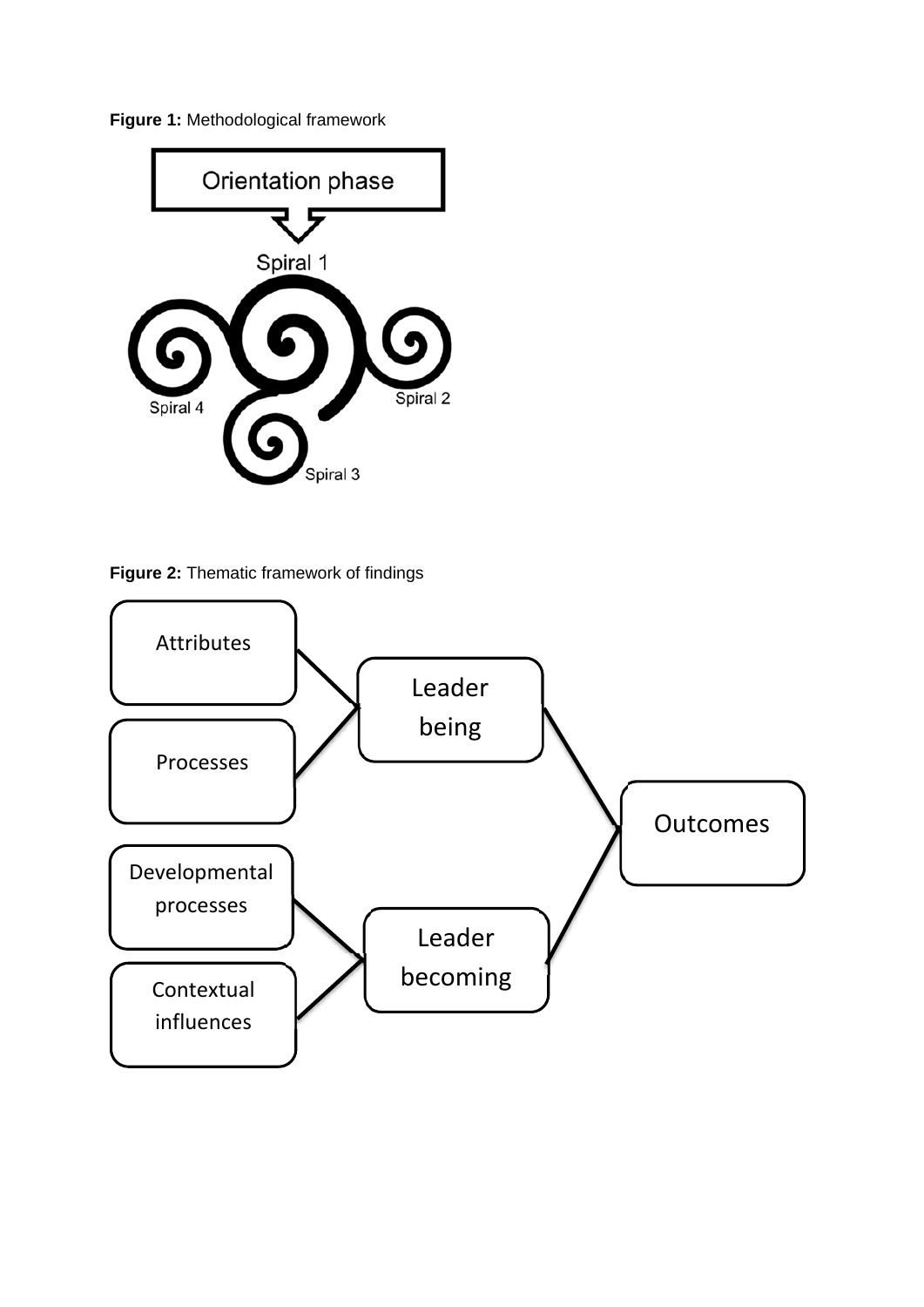**Figure 4**: Photo accompanying citation 'CN LOES' (CCRI 4)





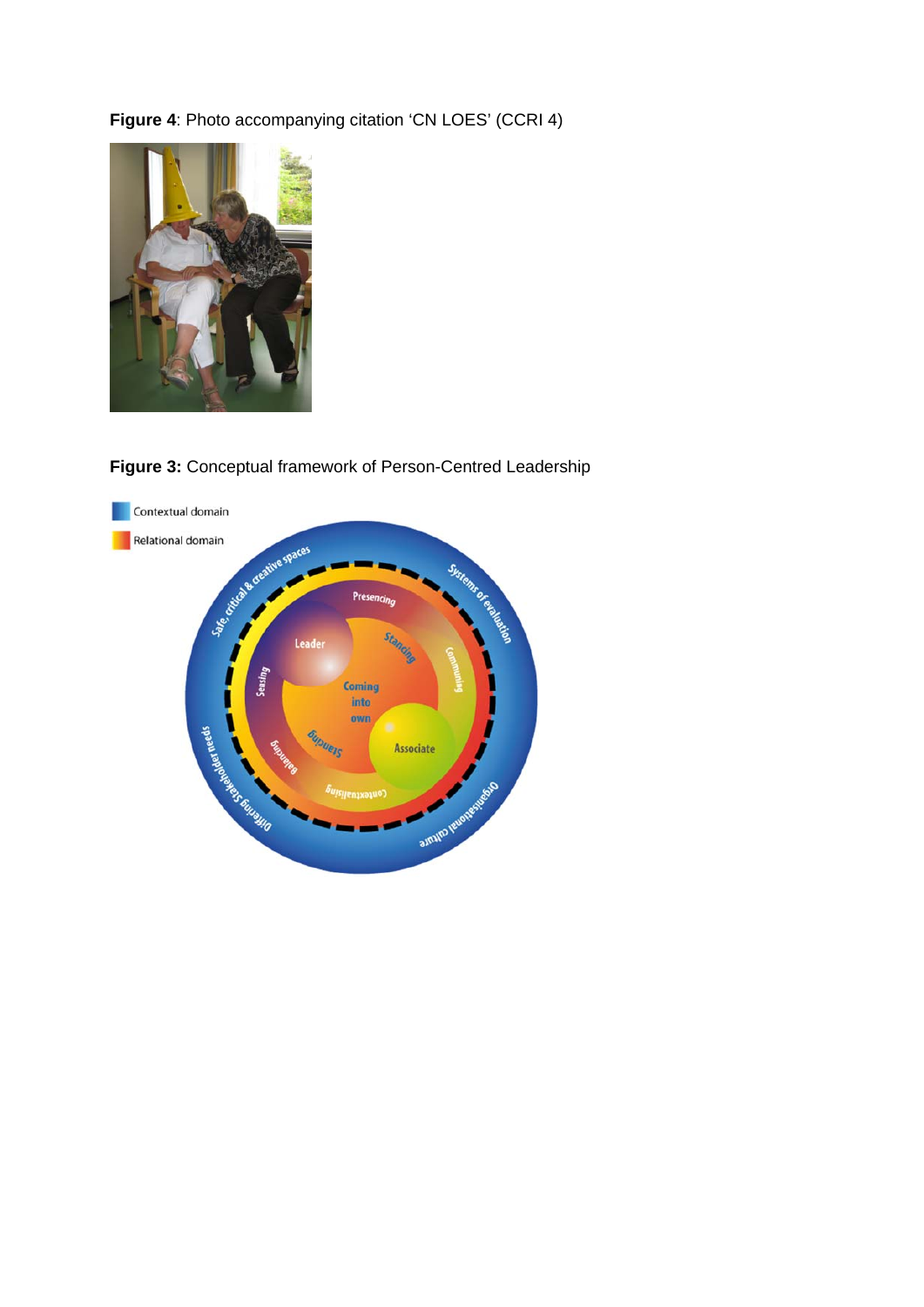| <b>Phase</b>           | <b>Primary goals &amp; activities:</b>                                                                      | <b>Participants</b>                              |
|------------------------|-------------------------------------------------------------------------------------------------------------|--------------------------------------------------|
| <b>Orientation</b>     | Goal: To gain insight into current relationships and context                                                |                                                  |
|                        | (structures, conventions & practices)                                                                       |                                                  |
|                        |                                                                                                             |                                                  |
|                        | critical and creative culture workshop<br>$\bullet$                                                         | 22 members of staff                              |
|                        | participant observations of context (x5)<br>$\bullet$                                                       | Staff & patients                                 |
|                        | participant observations of nurse leadership (x3)<br>$\bullet$                                              | CNs / UM / staff                                 |
|                        | narratives of care<br>$\bullet$                                                                             | 8 patients + 16 staff                            |
|                        | narratives of nurse leadership<br>$\bullet$                                                                 | 11 nursing staff +<br>1 physician                |
| <b>Action spiral</b>   | Goal: To gain insight into changing nurse leadership practice                                               |                                                  |
| 1                      |                                                                                                             |                                                  |
|                        | 19 AR'er facilitated critical and creative reflective inquiry<br>$\bullet$<br>sessions on 15 narratives     | 2CNs + 1UM + 1CNS +<br>2PNs                      |
| <b>Action spiral 2</b> | Goal: To gain insight into leading change in the nursing system                                             |                                                  |
|                        |                                                                                                             |                                                  |
|                        | Visioning primary nursing workshop, facilitated by the AR'er<br>$\bullet$                                   | $2CNs + 2PNs$                                    |
|                        | Primary nurse role analysis workshop, facilitated by the<br>$\bullet$                                       | 2CNs + 2PNs                                      |
|                        | AR'er                                                                                                       |                                                  |
|                        | 23 AR'er participant observations of leadership + post-<br>$\bullet$                                        | CNs (16 sessions)                                |
|                        | observation interviews with the observed leader (and those                                                  | PNs (4 sessions)                                 |
|                        | interacting with leader)                                                                                    | UM (3 sessions)                                  |
|                        |                                                                                                             | 2 staff nurse interviews<br>2 student interviews |
|                        |                                                                                                             | 1 physician interview                            |
|                        |                                                                                                             |                                                  |
|                        | 4 PN implementation evaluation meetings<br>$\bullet$                                                        | $2PNs + 2CNs$                                    |
|                        | (Evaluative) critical and creative culture workshop,<br>$\bullet$                                           | 5 staff nurses                                   |
|                        | facilitated by 1UM + 1CN                                                                                    |                                                  |
|                        | Nurse leadership evaluation workshop, facilitated by an<br>$\bullet$                                        | 5 staff nurses                                   |
|                        | external researcher                                                                                         |                                                  |
|                        | Participatory analysis of a staff evaluation questionnaire<br>$\bullet$<br>(n=15), facilitated by the AR'er | 4 staff nurses + 1CN                             |
| <b>Action spiral 3</b> | Goal: To gain insight into leading storytelling sessions aimed at                                           |                                                  |
|                        | fostering person-centred care                                                                               |                                                  |
|                        |                                                                                                             |                                                  |
|                        | 13 post-observation interviews of CN facilitated storytelling<br>sessions                                   | 2CNs                                             |
| <b>Action spiral 4</b> | Goal: To gain insight into nurse leader growth                                                              |                                                  |
|                        |                                                                                                             |                                                  |
|                        | 3 annual reflective inquiries into individual leader growth                                                 | $2CNs + 1UM + AR'er$                             |
|                        | 19 supervision sessions<br>$\bullet$                                                                        | AR'er + 4 supervisors                            |
|                        | 3 AR'er experiences reflected upon during Action Learning<br>$\bullet$                                      | AR'er ±7 set members                             |
|                        | Set sessions with university co-workers.                                                                    |                                                  |
|                        | AR'er leadership evaluation workshop, facilitated by external<br>$\bullet$<br>researcher                    | $1UM + 1CNS + 2CNs$                              |
|                        | Midterm evaluation workshop of action research<br>٠                                                         | 4 co-researchers                                 |
|                        | experience, facilitated by AR'er                                                                            |                                                  |

**Table 1:** Overview of research phase/action spiral goals and data gathering activities.